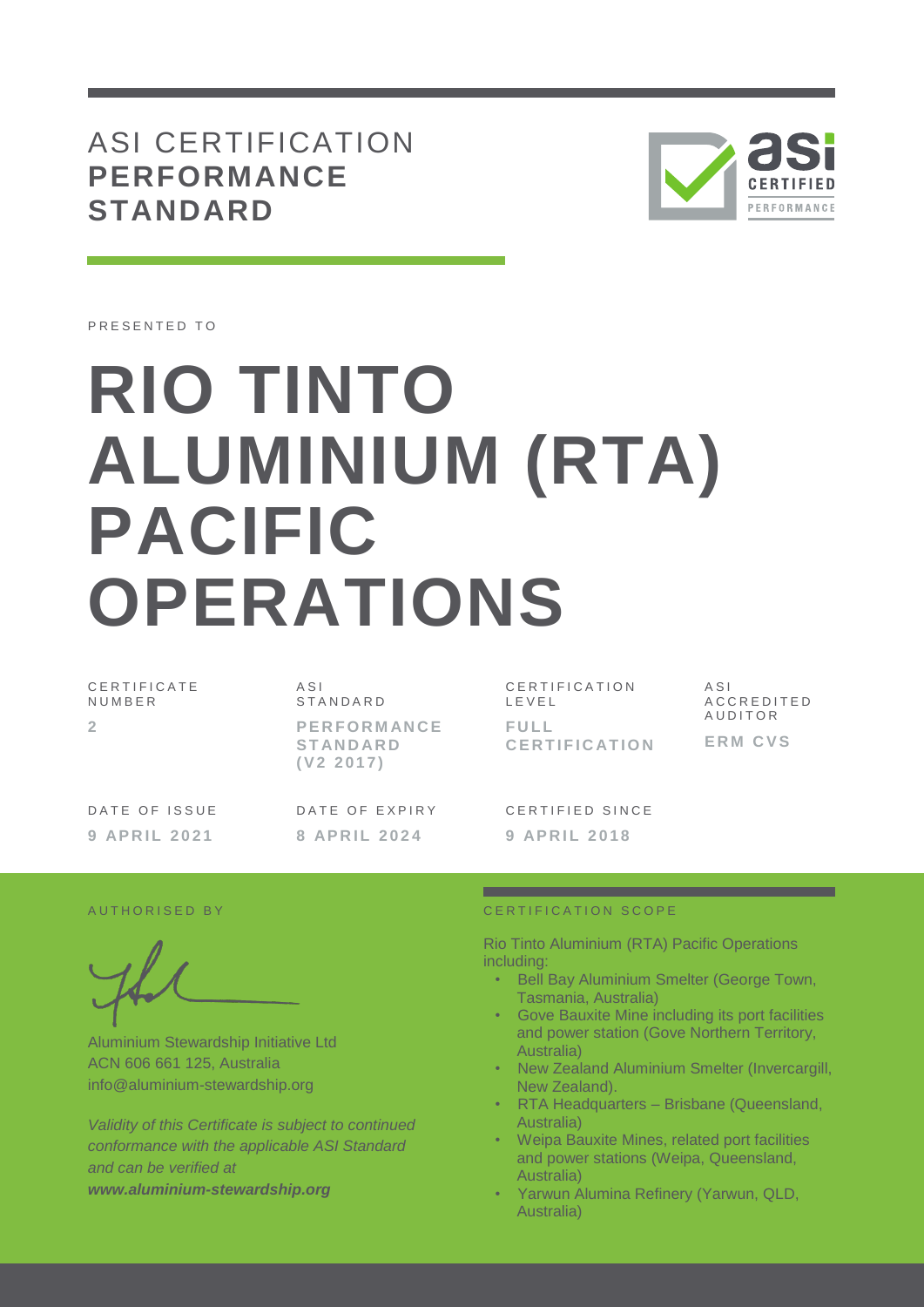# SUMMARY AUDIT REPORT **PERFORMANCE STANDARD**

## **OVERVIEW**

| MEMBER NAME                | Rio Tinto<br>Rio Tinto Aluminium (RTA) Pacific Operations                                                 |  |  |  |  |
|----------------------------|-----------------------------------------------------------------------------------------------------------|--|--|--|--|
| ENTITY NAME                |                                                                                                           |  |  |  |  |
| CERTIFICATION<br>SCOPE     | Rio Tinto Aluminium (RTA) Pacific Operations including:                                                   |  |  |  |  |
|                            | Bell Bay Aluminium Smelter (George Town, Tasmania, Australia)                                             |  |  |  |  |
|                            | Gove Bauxite Mine including its port facilities and power station (Gove<br>Northern Territory, Australia) |  |  |  |  |
|                            | New Zealand Aluminium Smelter (Invercargill, New Zealand).                                                |  |  |  |  |
|                            | RTA Headquarters - Brisbane (Queensland, Australia)<br>$\bullet$                                          |  |  |  |  |
|                            | Weipa Bauxite Mines, related port facilities and power stations (Weipa,<br>Queensland, Australia)         |  |  |  |  |
|                            | Yarwun Alumina Refinery (Yarwun, QLD, Australia)                                                          |  |  |  |  |
| SUPPLY CHAIN<br>ACTIVITIES | <b>Bauxite Mining</b><br>$\bullet$                                                                        |  |  |  |  |
|                            | Alumina Refining                                                                                          |  |  |  |  |
|                            | <b>Aluminium Smelting</b>                                                                                 |  |  |  |  |
|                            | Aluminium Re-melting/Refining                                                                             |  |  |  |  |
|                            | Casthouses                                                                                                |  |  |  |  |
| ASI STANDARD               | Performance Standard V2                                                                                   |  |  |  |  |
| AUDIT TYPE                 | Initial Certification Audit (29 May - 8 August 2019)<br>$\bullet$                                         |  |  |  |  |
|                            | Surveillance and Scope Change Audit (5 August - 16 October 2019)<br>$\bullet$                             |  |  |  |  |
|                            | Re-Certification Audit (30 November 2020 - 15 January 2021)<br>$\bullet$                                  |  |  |  |  |
| AUDIT FIRM                 | <b>BNQ (Initial Certification Audit)</b>                                                                  |  |  |  |  |
|                            | ERM CVS (Surveillance and Scope Change Audit)                                                             |  |  |  |  |
|                            | <b>ERM CVS (Re-Certification Audit)</b>                                                                   |  |  |  |  |
| AUDIT DATE                 | 29 May - 8 August 2019 (Initial Certification Audit)                                                      |  |  |  |  |
|                            | 5 August - 16 October 2019 (Surveillance and Scope Change Audit)                                          |  |  |  |  |
|                            | 30 November 2020 - 15 January 2021 (Re-Certification Audit)                                               |  |  |  |  |
| AUDIT REPORT<br>SUBMISSION | 21 September 2019 (Initial Certification Audit)                                                           |  |  |  |  |
|                            | 11 November 2019 (Surveillance and Scope Change Audit)                                                    |  |  |  |  |
|                            | 30 March 2021 (Re-Certification Audit)                                                                    |  |  |  |  |

and the control of the control of the control of the control of the control of the control of the control of the control of the control of the control of the control of the control of the control of the control of the cont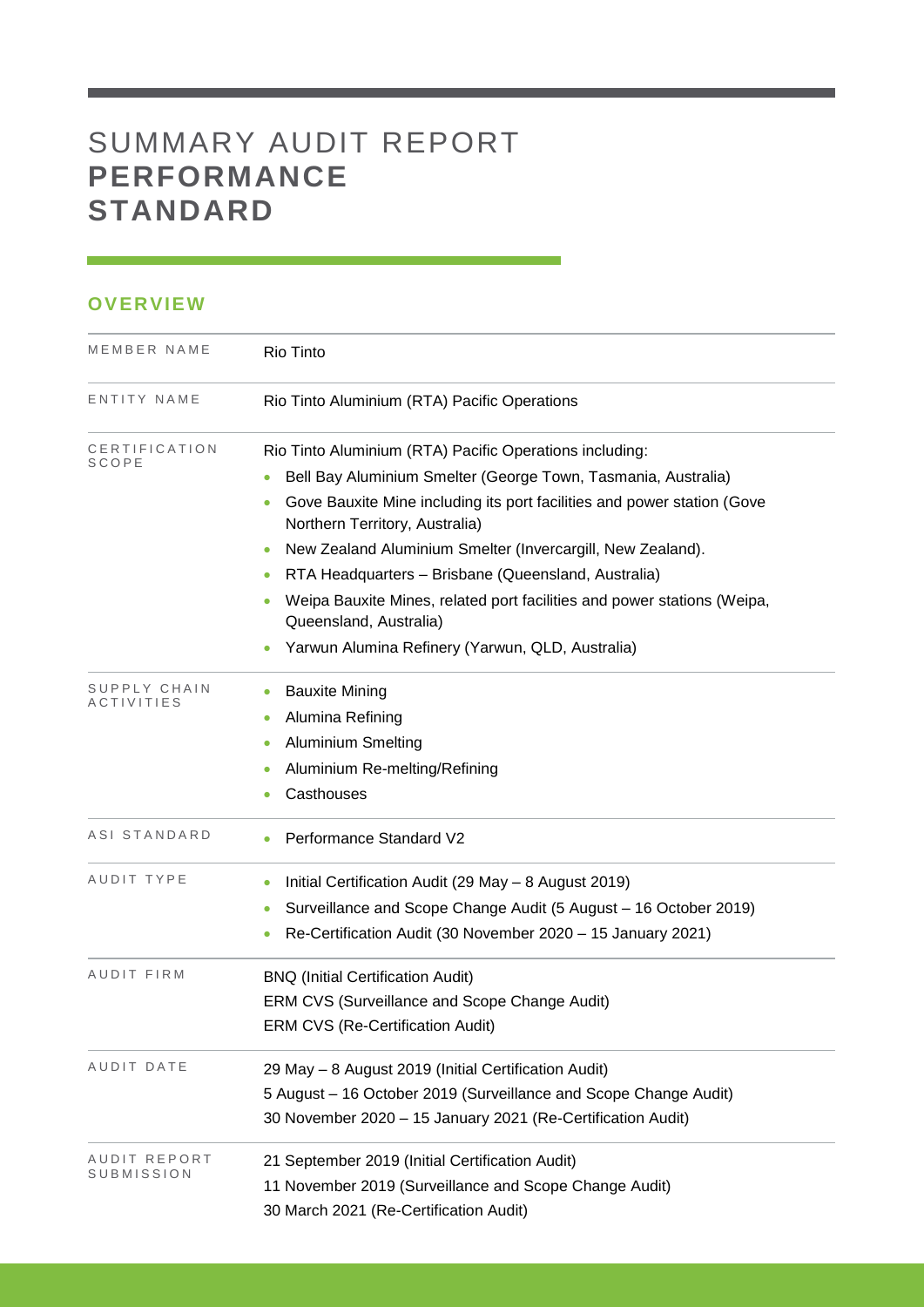| AUDIT SCOPE          | <u>Initial Certification Audit (29 May - 8 August 2019):</u><br>Gove Bauxite Mine and related port facilities and power station (Gove,<br>Northern Territory, Australia).<br>Supply chain activities included in the audit scope:<br><b>Bauxite Mining</b>                                                                                                                                            |  |  |  |  |
|----------------------|-------------------------------------------------------------------------------------------------------------------------------------------------------------------------------------------------------------------------------------------------------------------------------------------------------------------------------------------------------------------------------------------------------|--|--|--|--|
|                      |                                                                                                                                                                                                                                                                                                                                                                                                       |  |  |  |  |
|                      |                                                                                                                                                                                                                                                                                                                                                                                                       |  |  |  |  |
|                      | All applicable criteria in the ASI Performance Standard were included in the<br>audit scope.                                                                                                                                                                                                                                                                                                          |  |  |  |  |
|                      | Surveillance and Scope Change Audit (5 August - 16 October 2019):<br>RTA Pacific Operations sites (Bauxite Mines, Refinery and Smelters)<br>including Bell Bay smelter, Gove bauxite mines, Headquarters - Brisbane,<br>New Zealand Aluminium Smelter, Weipa bauxite mines and Yarwun alumina<br>refinery.                                                                                            |  |  |  |  |
|                      | Supply chain activities included in the audit scope:                                                                                                                                                                                                                                                                                                                                                  |  |  |  |  |
|                      | <b>Bauxite Mining</b>                                                                                                                                                                                                                                                                                                                                                                                 |  |  |  |  |
|                      | Alumina Refining                                                                                                                                                                                                                                                                                                                                                                                      |  |  |  |  |
|                      | <b>Aluminium Smelting</b>                                                                                                                                                                                                                                                                                                                                                                             |  |  |  |  |
|                      | Aluminium Re-melting/Refining                                                                                                                                                                                                                                                                                                                                                                         |  |  |  |  |
|                      | Casthouses                                                                                                                                                                                                                                                                                                                                                                                            |  |  |  |  |
|                      | All applicable criteria in the ASI Performance Standard were included in the<br>audit scope.<br>Re-Certification Audit (30 November 2020 - 15 January 2021):<br>RTA Pacific Operations sites (Bauxite Mines, Refinery and Smelters)<br>including Bell Bay smelter, Gove bauxite mines, Headquarters - Brisbane,<br>New Zealand Aluminium Smelter, Weipa bauxite mines and Yarwun alumina<br>refinery. |  |  |  |  |
|                      |                                                                                                                                                                                                                                                                                                                                                                                                       |  |  |  |  |
|                      | Supply chain activities included in the audit scope:                                                                                                                                                                                                                                                                                                                                                  |  |  |  |  |
|                      | • Bauxite Mining                                                                                                                                                                                                                                                                                                                                                                                      |  |  |  |  |
|                      | Alumina Refining                                                                                                                                                                                                                                                                                                                                                                                      |  |  |  |  |
|                      | <b>Aluminium Smelting</b>                                                                                                                                                                                                                                                                                                                                                                             |  |  |  |  |
|                      | Aluminium Re-melting/Refining                                                                                                                                                                                                                                                                                                                                                                         |  |  |  |  |
|                      | Casthouses                                                                                                                                                                                                                                                                                                                                                                                            |  |  |  |  |
|                      | All applicable criteria in the ASI Performance Standard were included in the<br>audit scope.                                                                                                                                                                                                                                                                                                          |  |  |  |  |
| AUDIT<br>OUTCOME     | Certification                                                                                                                                                                                                                                                                                                                                                                                         |  |  |  |  |
| AUDIT<br>METHODOLOGY | The Auditors confirm that:                                                                                                                                                                                                                                                                                                                                                                            |  |  |  |  |
| DECLARATION          | $\blacksquare$ The information provided by the Entity is true and accurate to the best<br>knowledge of the Auditor(s) preparing this report.                                                                                                                                                                                                                                                          |  |  |  |  |
|                      | ◘ The findings are based on verified Objective Evidence relevant to the<br>time period for the Audit, traceable and unambiguous.                                                                                                                                                                                                                                                                      |  |  |  |  |
|                      | The Audit Scope and audit methodology are sufficient to establish<br>M                                                                                                                                                                                                                                                                                                                                |  |  |  |  |
|                      | confidence that the findings are indicative of the performance of the<br>Entity's defined Certification Scope.                                                                                                                                                                                                                                                                                        |  |  |  |  |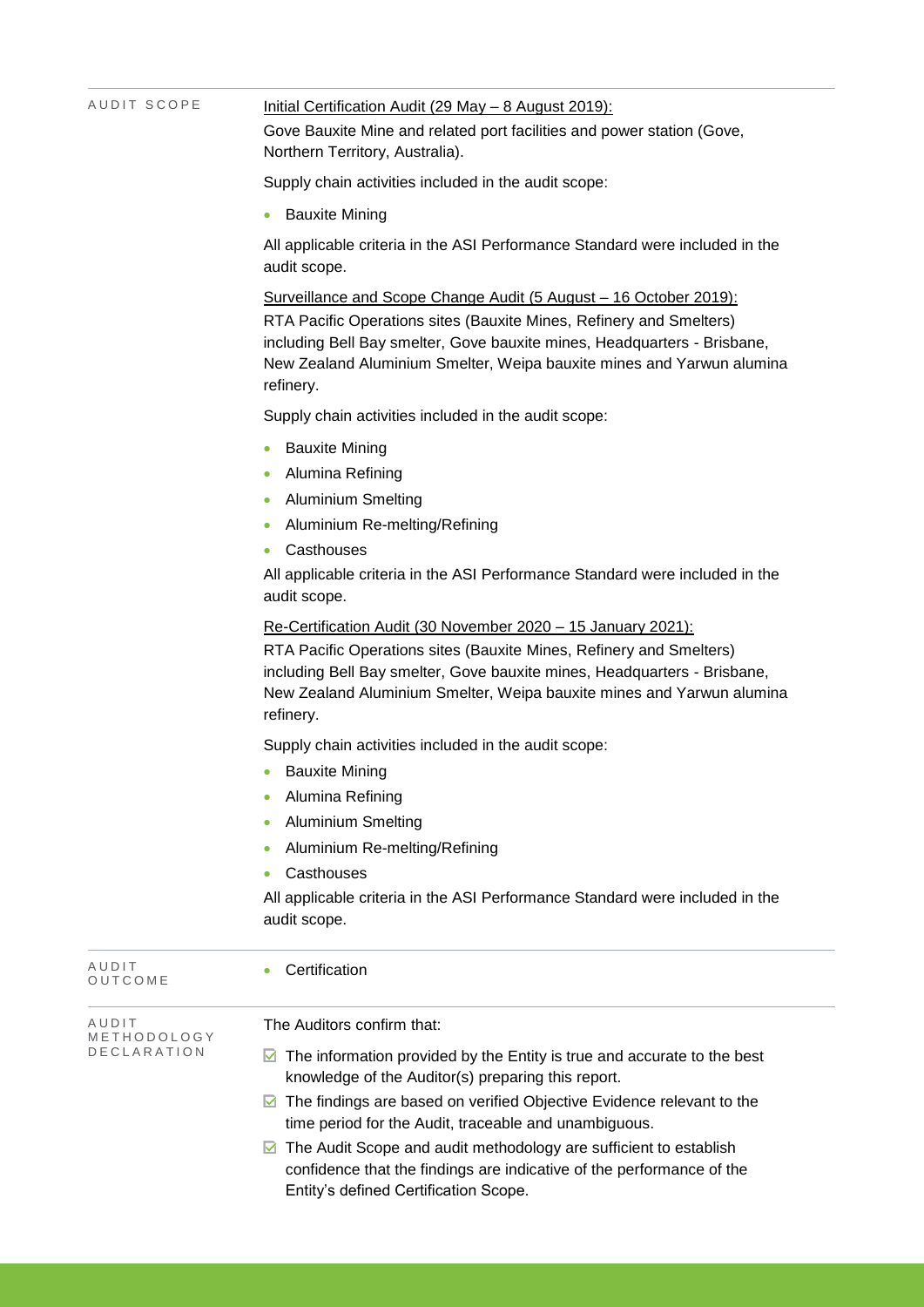|                               | $\blacksquare$ The Auditor(s) have acted in a manner deemed ethical, truthful, accurate<br>professional, independent and objective. |
|-------------------------------|-------------------------------------------------------------------------------------------------------------------------------------|
| CERTIFICATION<br>PERIOD       | 9 April 2021 - 8 April 2024                                                                                                         |
| NEXT AUDIT<br>TYPE            | Re-Certification Audit                                                                                                              |
| NEXT AUDIT<br><b>DUE DATE</b> | 8 April 2024                                                                                                                        |
| CERTIFICATE<br>NUMBER         | 2                                                                                                                                   |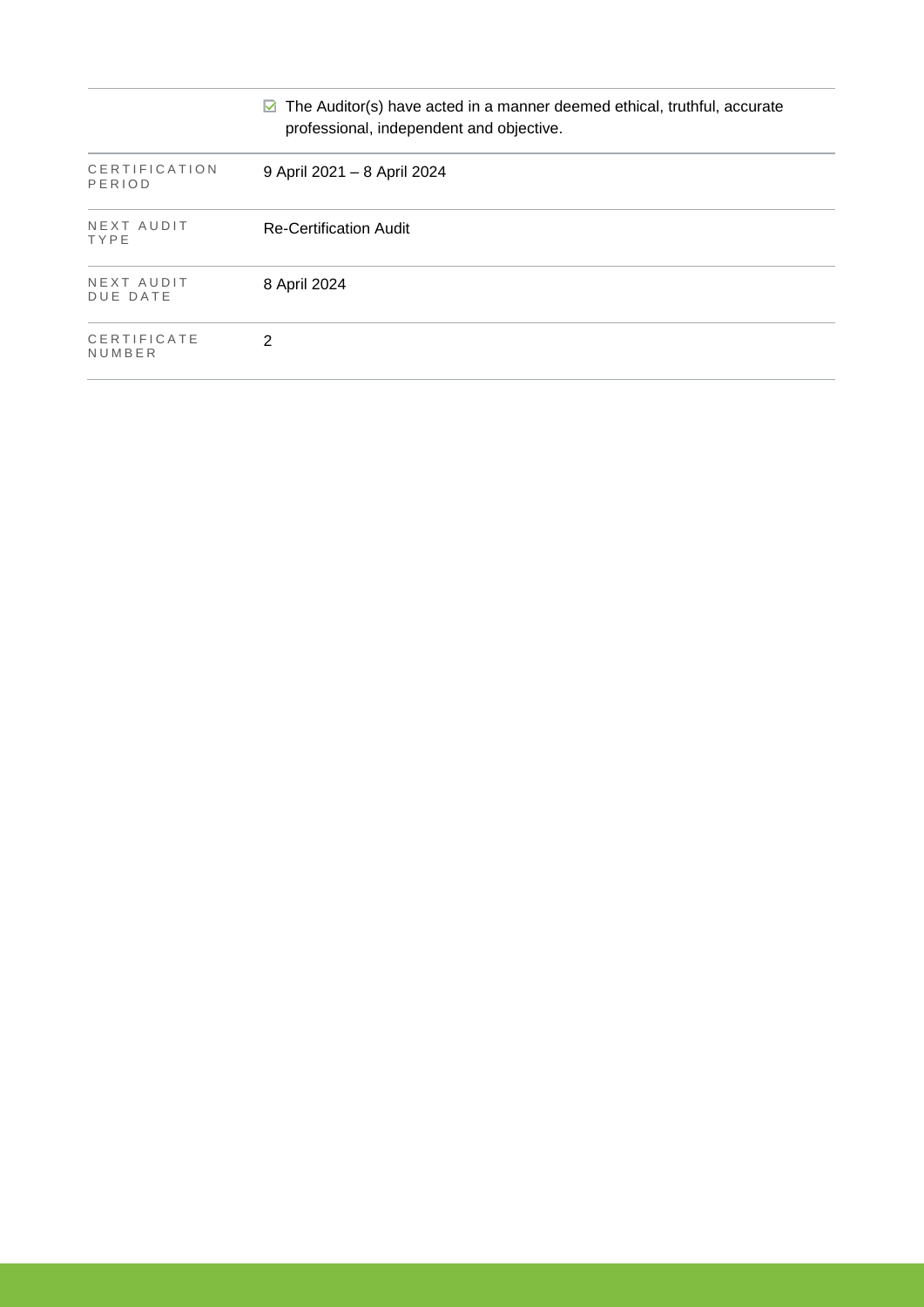# **SUMMARY OF FINDINGS**

| <b>CRITERION</b>               | <b>RATING</b> | COMMENT                                                                                                                                                                                                                                                                                                                                                                                                                                                                                                                                                                                                                                                                                                                                                                                              |  |
|--------------------------------|---------------|------------------------------------------------------------------------------------------------------------------------------------------------------------------------------------------------------------------------------------------------------------------------------------------------------------------------------------------------------------------------------------------------------------------------------------------------------------------------------------------------------------------------------------------------------------------------------------------------------------------------------------------------------------------------------------------------------------------------------------------------------------------------------------------------------|--|
| PRINCIPLE 1 BUSINESS INTEGRITY |               |                                                                                                                                                                                                                                                                                                                                                                                                                                                                                                                                                                                                                                                                                                                                                                                                      |  |
| 1.1 Legal Compliance           | Conformance   | Rio Tinto Aluminium (RTA) Pacific Operations<br>corporate legal team supports the Entity to provide<br>information and advice on legal and compliance<br>requirements. The Entity utilises a subscription<br>service, EnviroEssentials, as a legal compliance<br>database and update forum. Compliance audits are<br>conducted across the Entity including, but not<br>limited to, Environmental Authority third party<br>compliance audits. The following certifications from<br>an accredited certification body are currently held<br>across the Entity:<br>- ISO14001 (Gove, Weipa, Yarwun and Bell Bay)<br>- AS/NZS4801 (Bell Bay)<br>- ISO9001 (Weipa, Bell Bay)                                                                                                                               |  |
| 1.2 Anti-Corruption            | Conformance   | The Entity has established adequate anti-corruption<br>measures that are approved by the highest<br>management level and are implemented at all<br>relevant corporate levels. In conclusion, a<br>documented and mature program is established to<br>mitigate the risks of anti-corruption, including<br>extortion and bribery and in accordance with<br>applicable laws and international standards.<br>Conformance with these standards is measured<br>through providing training, formal approval<br>procedures and procedures for increased<br>monitoring of reported situations.<br>The Business Integrity Standard and Competition<br>Standard can be found by searching for "business<br>integrity standard" or "competition standard" at<br>https://www.riotinto.com/sustainability/policies |  |
| 1.3 Code of Conduct            | Conformance   | The Entity has implemented a written<br>organisational Code of Conduct, "The Way We<br>Work" that includes relevant principles for<br>environmental, social and governance<br>performance. The Ethics and Integrity Group is the<br>primary contact for providing advice and receiving<br>complaints or concerns regarding the Code of<br>Conduct. A reporting and 'whistle blower'<br>mechanism is available to provide an avenue for<br>individuals who chose to share their concerns<br>relative to alleged wrongdoing anonymously and<br>confidentially. The Code of Conduct can be found<br>by searching for 'The Way We Work' at<br>https://www.riotinto.com/sustainability/policies<br>Multiple languages are available.                                                                      |  |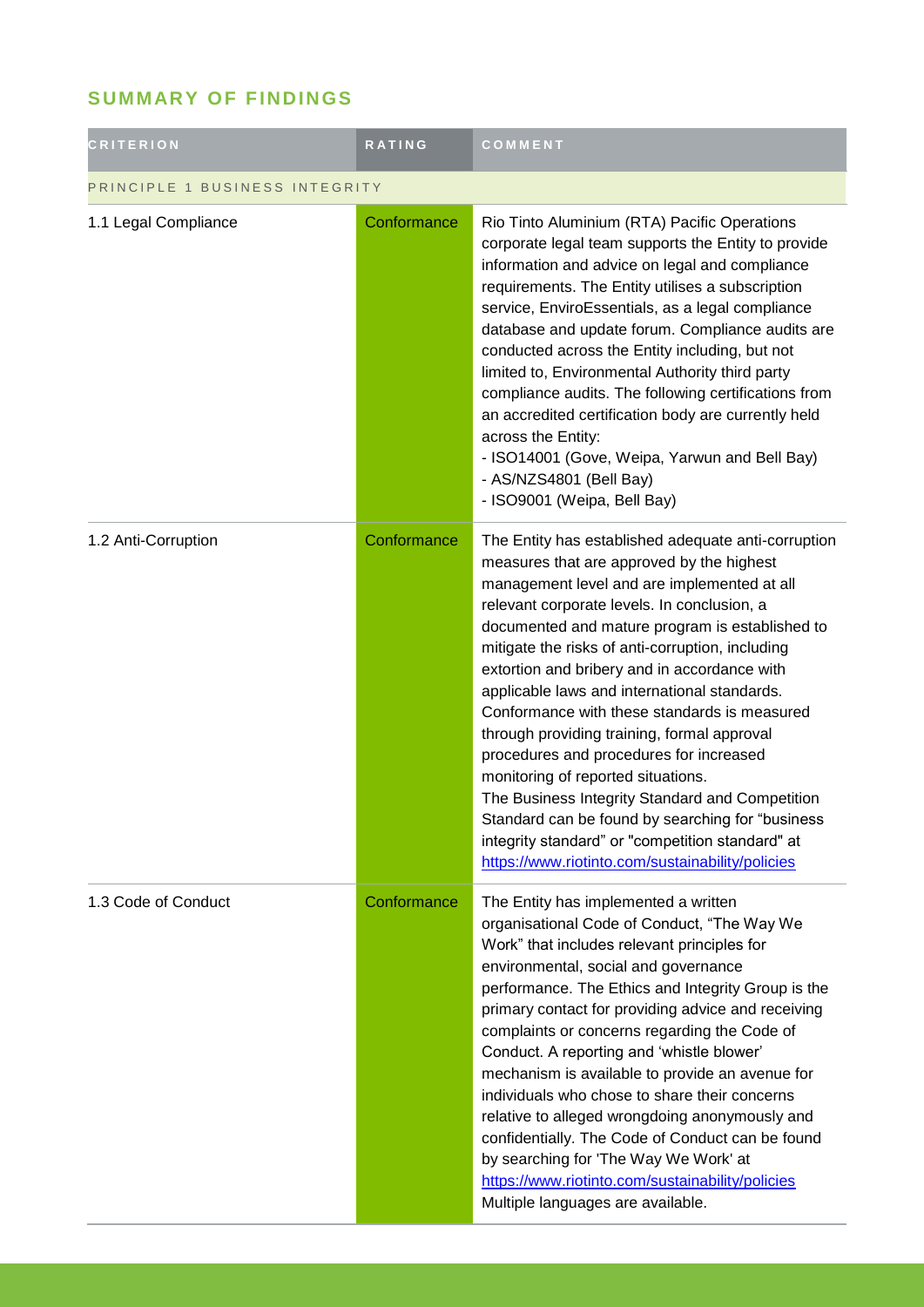| <b>CRITERION</b>                                                                 | RATING      | COMMENT                                                                                                                                                                                                                                                                                                                                                                                                                                                                                                                                                                    |  |
|----------------------------------------------------------------------------------|-------------|----------------------------------------------------------------------------------------------------------------------------------------------------------------------------------------------------------------------------------------------------------------------------------------------------------------------------------------------------------------------------------------------------------------------------------------------------------------------------------------------------------------------------------------------------------------------------|--|
| PRINCIPLE 2 POLICY & MANAGEMENT                                                  |             |                                                                                                                                                                                                                                                                                                                                                                                                                                                                                                                                                                            |  |
| 2.1a Environmental, Social, and<br>Governance Policy (implement and<br>maintain) | Conformance | The Entity has an integrated Health, Safety,<br>Environment and Communities Policy that is<br>supported by developed and implemented systems,<br>procedures and processes that conform to the<br>environmental, social, and governance policy<br>requirements. This policy can be found by<br>searching for "HSEC Policy" at<br>https://www.riotinto.com/sustainability/policies                                                                                                                                                                                           |  |
| 2.1b Environmental, Social, and<br>Governance Policy (senior<br>management)      | Conformance | The Entity has endorsement and support from<br>senior management in order to provide sufficient<br>resources for regular review of policies. Senior<br>management endorses, supports through provision<br>of resources and regularly reviews the Policy. The<br>Health, Safety, Environment & Communities Policy<br>can be found by searching for "HSEC Policy" at<br>https://www.riotinto.com/sustainability/policies                                                                                                                                                     |  |
| 2.1c Environmental, Social, and<br>Governance Policy (communication)             | Conformance | The Entity communicates policies internally and<br>externally. The Entity's Policy is available to<br>external and internal stakeholders to raise<br>awareness of the company's commitments. The<br>Policy is publicly available via the Rio Tinto website<br>and can be found by searching for "HSEC Policy" at<br>https://www.riotinto.com/sustainability/policies                                                                                                                                                                                                       |  |
| 2.2 Leadership                                                                   | Conformance | The Entity's Pacific Operations Managing Director<br>has overall responsibility and authority for<br>conformance with the Standard. The Entity has<br>nominated a senior management representative at<br>each site with overall responsibility and authority for<br>conformance with the ASI Standard and has<br>documented these nominations.                                                                                                                                                                                                                             |  |
| 2.3a Environmental and Social<br>Management Systems<br>(environmental)           | Conformance | The Entity has developed and implemented<br>Environmental policies, systems, procedures and<br>processes that conform to the Rio Tinto corporate<br>management systems requirements. Evidence of<br>effective implementation was provided including<br>evidence of internal Business Conformance Audits<br>of the sites against the requirements of the<br>Management System Standard. Gove, Weipa,<br>Yarwun and Bell Bay's environment management<br>systems have been certified to the international<br>standard ISO 14001:2015 by an accredited<br>certification body. |  |
| 2.3b Environmental and Social<br>Management Systems (social)                     | Conformance | The Entity has developed and implemented<br>policies, systems, procedures and processes that<br>conform to the social management systems that                                                                                                                                                                                                                                                                                                                                                                                                                              |  |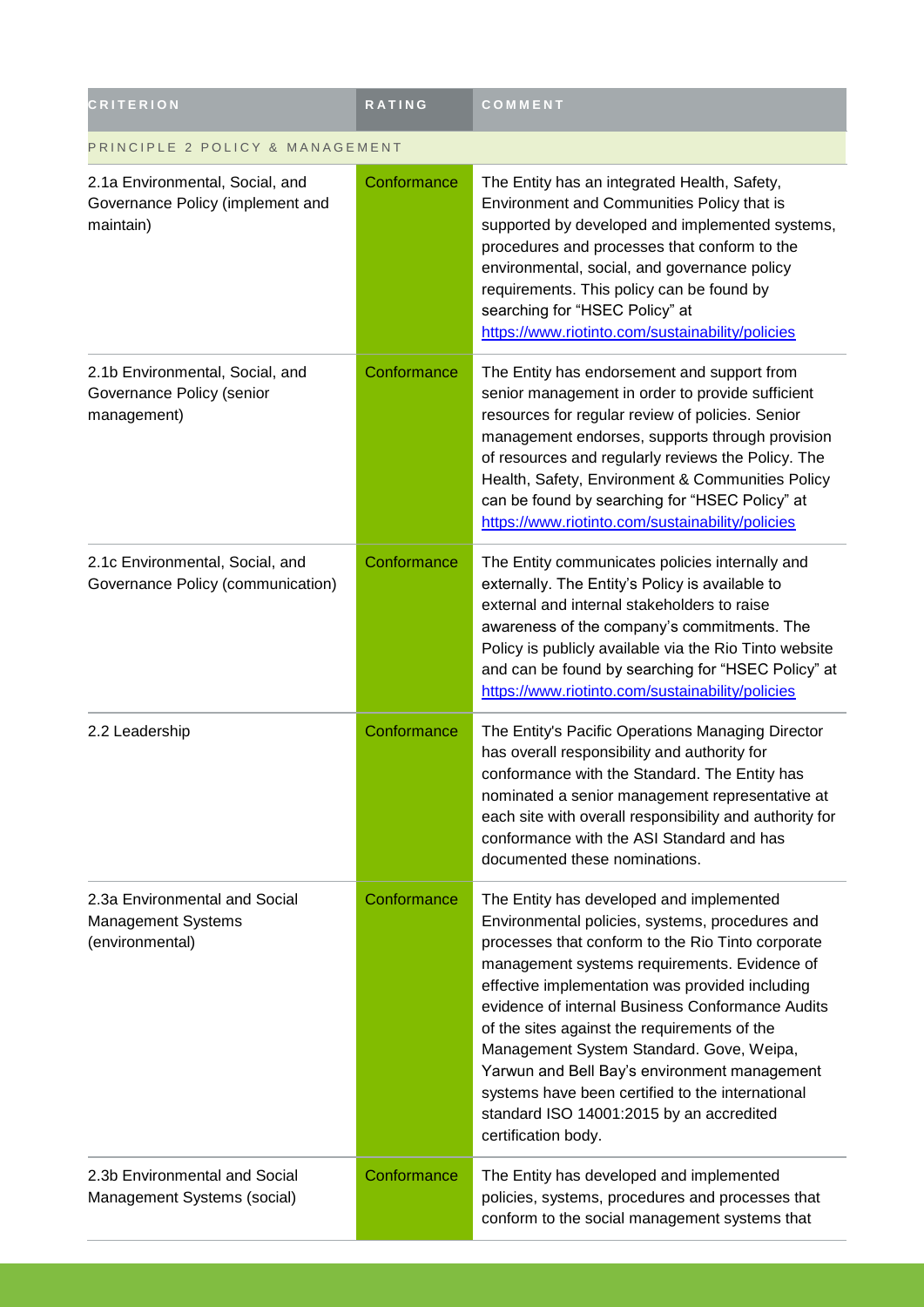| <b>CRITERION</b>         | <b>RATING</b> | COMMENT                                                                                                                                                                                                                                                                                                                                                                                                                                                                                                                                                                                                                                                                                                                                                                                                                                                                                                                                                                                                                                                             |
|--------------------------|---------------|---------------------------------------------------------------------------------------------------------------------------------------------------------------------------------------------------------------------------------------------------------------------------------------------------------------------------------------------------------------------------------------------------------------------------------------------------------------------------------------------------------------------------------------------------------------------------------------------------------------------------------------------------------------------------------------------------------------------------------------------------------------------------------------------------------------------------------------------------------------------------------------------------------------------------------------------------------------------------------------------------------------------------------------------------------------------|
|                          |               | meets the Rio Tinto corporate Communities and<br>Social Performance and the ASI requirements. A<br>social risk assessment has been prepared by all<br>sites which identifies the key social impacts;<br>mitigation strategies to manage these issues;<br>assigns responsibility for ongoing management of<br>the issues and assigns a level of risk. The Rio Tinto<br>Community and Social Performance standard has<br>been implemented across the Entity and has been<br>audited as part of the internal Rio Tinto Business<br>Conformance Audit process. The position of<br>General Manager CSP - Pacific has been newly<br>introduced to support the site CSP teams.                                                                                                                                                                                                                                                                                                                                                                                             |
| 2.4 Responsible Sourcing | Conformance   | The Entity has developed and implemented<br>policies, systems, procedures and processes<br>covering environment, social and governance<br>issues. The Entity has implemented a Supplier<br>Code of Conduct which also covers these issues.<br>The Supplier Code of Conduct can be found at:<br>https://www.riotinto.com/footer/suppliers<br>The Entity has published The Way We Work, which<br>describes the principles which are applied across<br>the business, and which are applicable to sourcing<br>and contractor management. This document can be<br>found by searching for 'The Way We Work' at<br>www.riotinto.com/sustainability/policies                                                                                                                                                                                                                                                                                                                                                                                                                |
| 2.5 Impact Assessments   | Conformance   | The Entity has developed and implemented<br>policies, systems, procedures and processes that<br>conform to the impact assessments requirements.<br>The implemented impact assessment processes<br>are supported by multiple tools and resources and<br>meet Australian and New Zealand law. Impact<br>assessments are conducted in line with the Rio<br>Tinto Project Definitions Guideline that includes<br>requirements at various stages of projects for<br>assessment of impacts including environmental,<br>social, cultural and human rights impacts. The<br>assessment includes analysis of population make<br>up, including gender and includes consultation with<br>populations where there is potential for impact,<br>such as Traditional Owners. The most recent<br>impact assessment for a major project is the Amrun<br>bauxite mine development, which became<br>operational end of 2018. The Commonwealth and<br>State impact statements, associated plans and<br>reporting can be found at:<br>https://www.riotinto.com/Operations/australia/weipa |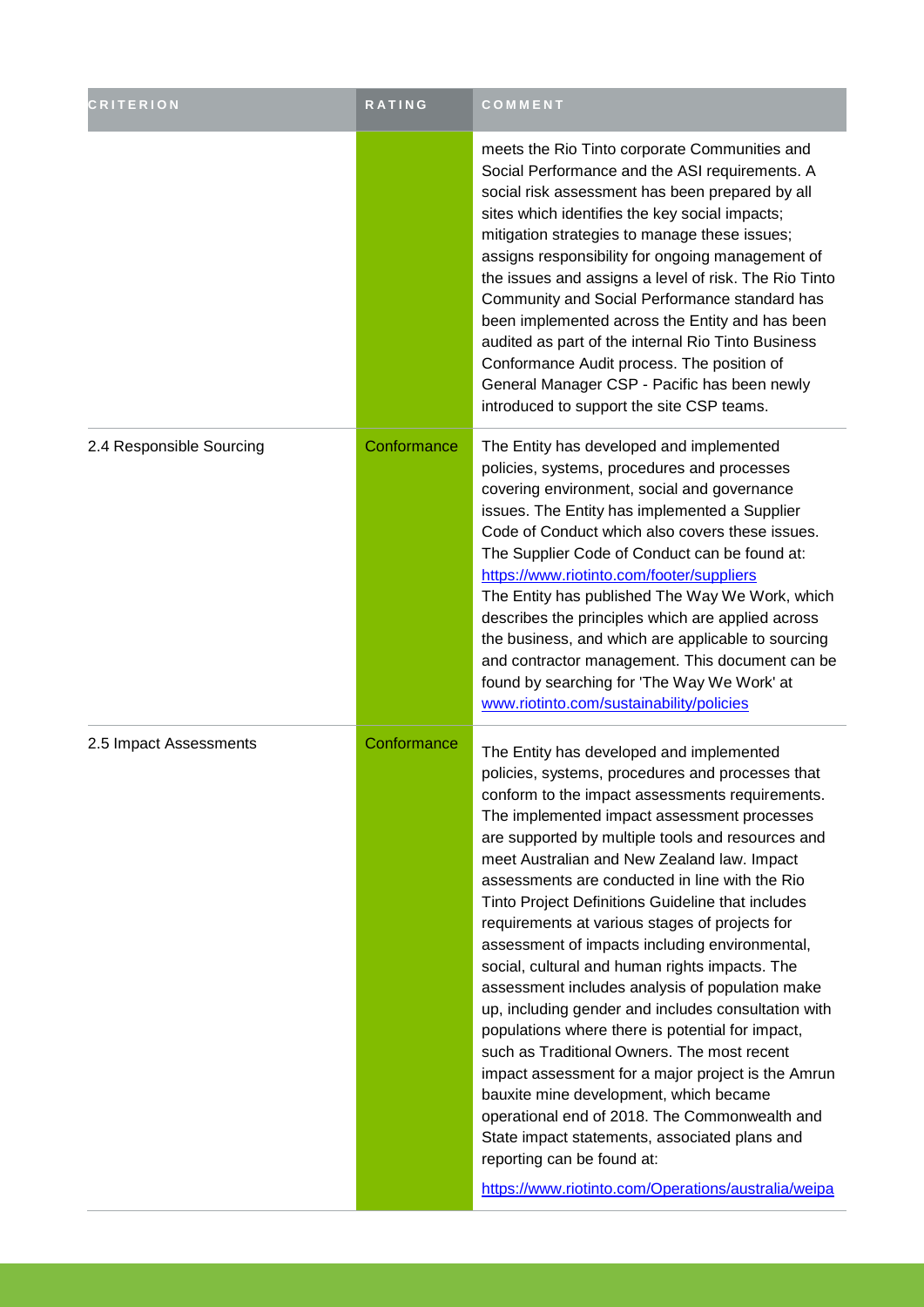| <b>CRITERION</b>                                      | RATING      | COMMENT                                                                                                                                                                                                                                                                                                                                                                                                                                                                                                                                                                                                                                                                                                                                                                                                                                                                                                                                                                                                                                                                     |
|-------------------------------------------------------|-------------|-----------------------------------------------------------------------------------------------------------------------------------------------------------------------------------------------------------------------------------------------------------------------------------------------------------------------------------------------------------------------------------------------------------------------------------------------------------------------------------------------------------------------------------------------------------------------------------------------------------------------------------------------------------------------------------------------------------------------------------------------------------------------------------------------------------------------------------------------------------------------------------------------------------------------------------------------------------------------------------------------------------------------------------------------------------------------------|
| 2.6 Emergency Response Plan                           | Conformance | The Entity's Business Resilience and Recovery<br>Program (BRRP) is well implemented and<br>maintained to prevent and deal with emergency<br>response. Drills are performed and debriefing from<br>real events help improve the effectiveness of the<br>BRRP for the Entity and for Rio Tinto. Relevant<br>external and internal stakeholders have been<br>involved in the development and testing of<br>response plans. Compliance to this clause has<br>been verified through the Rio Tinto internal<br>Business Conformance Audit program, the<br>ISO14001 certification processes, Critical Risk<br>Assessments (insurance driven) as well as through<br>ASI auditing.                                                                                                                                                                                                                                                                                                                                                                                                   |
| 2.7 Mergers and Acquisitions                          | Conformance | Rio Tinto utilises a Project Evaluation Standard and<br>associated due diligence processes to manage<br>mergers and acquisitions. Environmental, social<br>and governance issues are covered in this process<br>as documented in the standard and due diligence<br>procedure. The Investment Committee assesses all<br>mergers and acquisitions.                                                                                                                                                                                                                                                                                                                                                                                                                                                                                                                                                                                                                                                                                                                            |
| 2.8 Closure, Decommissioning and<br><b>Divestment</b> | Conformance | The Entity has developed and implemented<br>policies, systems, procedures and processes that<br>conform to the closure, decommissioning and<br>divestment requirements. These are documented in<br>the Rio Tinto Projects Definitions Guidance note<br>and the Rio Tinto Closure Definitions Guidance<br>note. The Guidance notes document requirements<br>at various stages of project and operational closure<br>planning. Assessments conducted in line with the<br>guidance notes ensure all impacts (including<br>environmental, social, cultural and human rights)<br>related to closure are addressed. This includes<br>community and government involvement in closure<br>planning processes. The Entity's processes are<br>currently being implemented for the closure,<br>demolition and rehabilitation at Gove refinery and<br>Residue Disposal Area (RDA) and the future<br>closure of NZAS. Critical stakeholders, such as<br><b>Traditional Owners and Government Authorities,</b><br>are highly involved in the determination of<br>acceptable site closure. |
| PRINCIPLE 3 TRANSPARENCY                              |             |                                                                                                                                                                                                                                                                                                                                                                                                                                                                                                                                                                                                                                                                                                                                                                                                                                                                                                                                                                                                                                                                             |
| 3.1 Sustainability Reporting                          | Conformance | The Entity publicly discloses its governance<br>approach and its environmental, social and                                                                                                                                                                                                                                                                                                                                                                                                                                                                                                                                                                                                                                                                                                                                                                                                                                                                                                                                                                                  |

economic impacts. The annual Rio Tinto Global Sustainability Report includes statistics for all sites.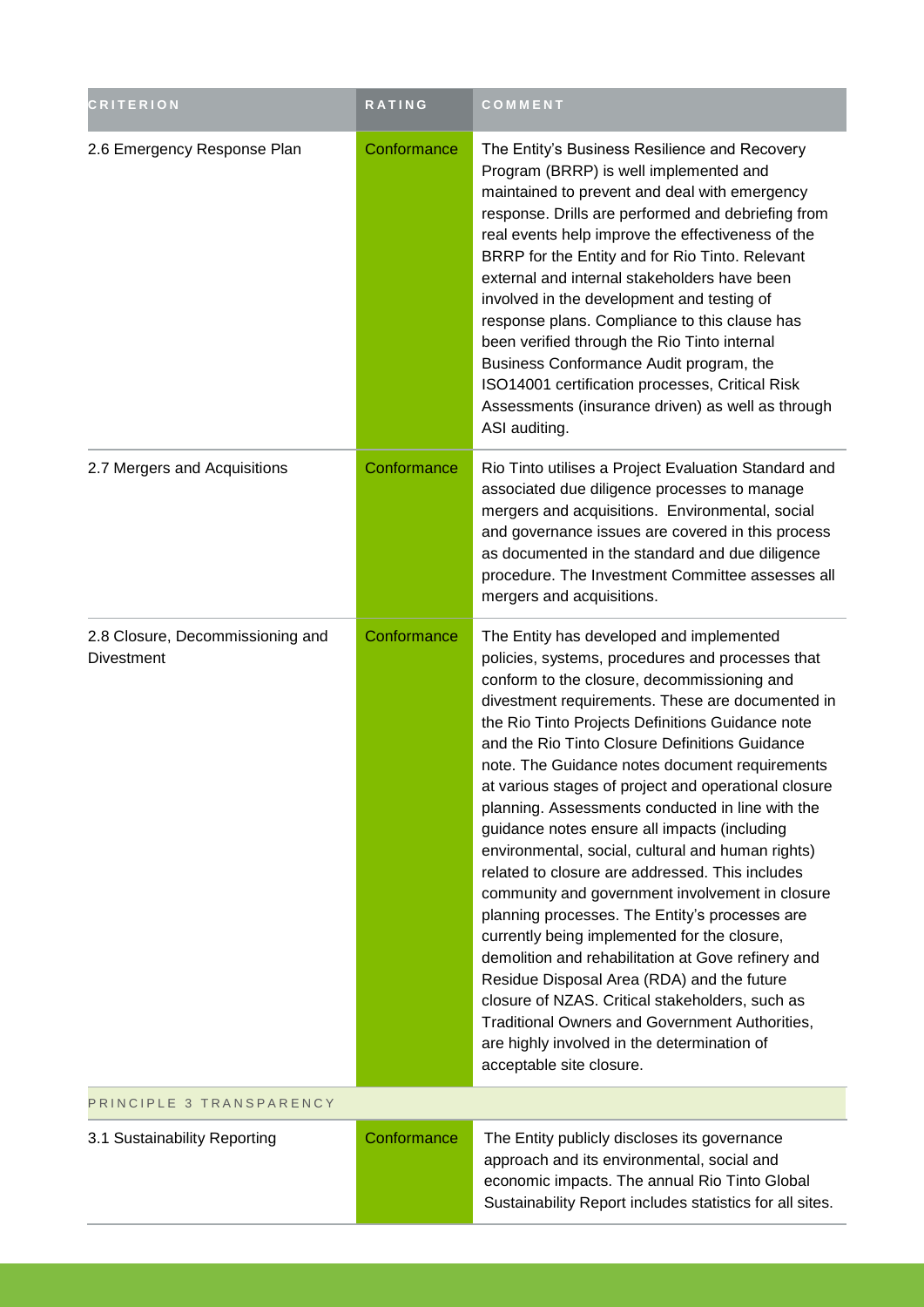| <b>CRITERION</b>                                              | RATING      | COMMENT                                                                                                                                                                                                                                                                                                                                                                                                                                                                                                                                                                                                                                                                                                                 |
|---------------------------------------------------------------|-------------|-------------------------------------------------------------------------------------------------------------------------------------------------------------------------------------------------------------------------------------------------------------------------------------------------------------------------------------------------------------------------------------------------------------------------------------------------------------------------------------------------------------------------------------------------------------------------------------------------------------------------------------------------------------------------------------------------------------------------|
|                                                               |             | The link for the Rio Tinto Sustainable Development<br>Report is below:<br>https://www.riotinto.com/sustainability/sustainability<br>-reporting<br>Each site also publicly reports its environmental,<br>social and economic impacts through local<br>Sustainable Development reports or scorecards.<br>The reports can be found at:<br>https://www.riotinto.com/Operations/australia/gove<br>https://www.riotinto.com/Operations/australia/weip<br>$\underline{a}$<br>https://www.riotinto.com/Operations/australia/yarw<br>un<br>https://bellbayaluminium.com.au/sustainable-<br>development<br>https://www.riotinto.com/operations/australia/bell-<br>bay<br>https://www.riotinto.com/operations/new-<br>zealand/nzas |
| 3.2 Non-compliance and liabilities                            | Conformance | The Entity has developed and implemented<br>policies, systems, procedures and processes that<br>conform to the non-compliance and liabilities<br>requirements. The Entity provides information on<br>non-compliances and liabilities as part of its annual<br>Sustainability Report which is incorporated in the<br>Annual Report. For example, in the 2020 Rio Tinto<br>Annual Report, which can be found at:<br>https://www.riotinto.com/invest/reports/annual-<br>report<br>Details can be found on pages 62 to 91.                                                                                                                                                                                                  |
| 3.3a Payments to governments (legal<br>and contractual)       | Conformance | The Entity has developed and implemented<br>policies, systems, procedures and processes to<br>ensure that payments are made only on a legal or<br>contractual basis. Evidence of payments made to<br>government for taxes and royalties were viewed<br>and aligned to the public reporting. This is also<br>published in the Entity's Taxes Paid Report, which<br>can be found:<br>https://www.riotinto.com/invest/reports/taxes-paid-<br>report                                                                                                                                                                                                                                                                        |
| 3.3b Payments to governments<br>(disclosure - bauxite mining) | Conformance | The Entity discloses all payments made to<br>governments as part of the Annual Taxes Paid<br>report. This report includes all taxes, royalties and<br>other payments to national, regional and local<br>governments. The Annual Taxes Paid report is<br>prepared in accordance with the Extractive<br>Industries Transparency Initiative (EITI) and is                                                                                                                                                                                                                                                                                                                                                                  |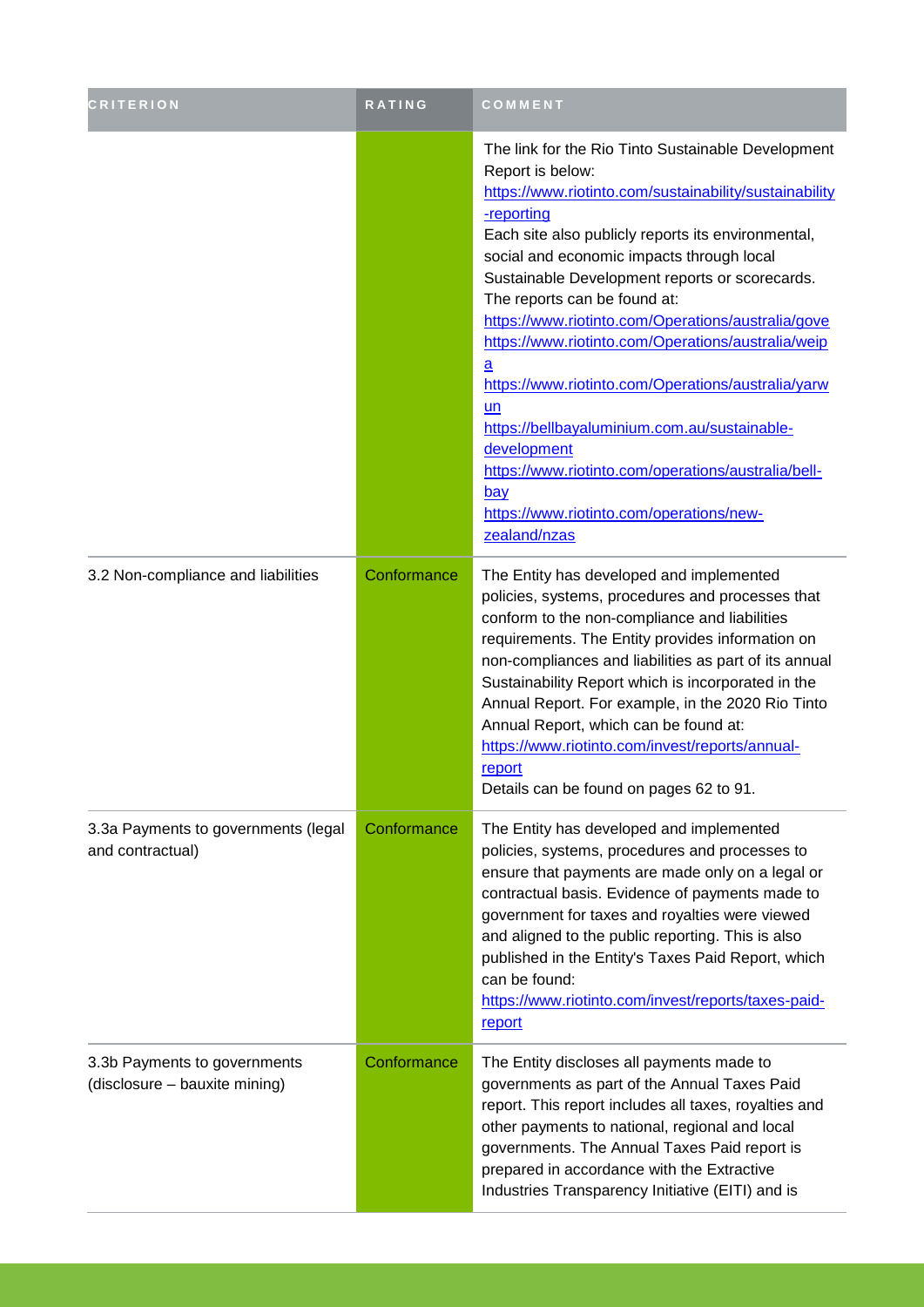| <b>CRITERION</b>                                                          | RATING                   | COMMENT                                                                                                                                                                                                                                                                                                                                                                                                                                                                                                            |
|---------------------------------------------------------------------------|--------------------------|--------------------------------------------------------------------------------------------------------------------------------------------------------------------------------------------------------------------------------------------------------------------------------------------------------------------------------------------------------------------------------------------------------------------------------------------------------------------------------------------------------------------|
|                                                                           |                          | independently audited. The report is available on<br>the public website at:<br>https://www.riotinto.com/invest/reports/taxes-paid-<br>report                                                                                                                                                                                                                                                                                                                                                                       |
| 3.4 Stakeholder complaints,<br>grievances and requests for<br>information | Conformance              | Various communication channels are available for<br>community feedback and complaints, including<br>hotlines, email and direct face-to-face interactions.<br>All sites have developed Community enquiry,<br>complaint and incident management procedures to<br>monitor, manage, track and resolve community<br>feedback. Site compliance with the Entity's<br>documented process is audited at minimum on a<br>two yearly basis, as part of the Business<br>Conformance Audit.                                     |
| PRINCIPLE 4 MATERIAL STEWARDSHIP                                          |                          |                                                                                                                                                                                                                                                                                                                                                                                                                                                                                                                    |
| 4.1a Environmental Life Cycle<br>Assessment (life cycle impacts)          | Conformance              | The Entity evaluates life cycle impacts which<br>covers all major product lines including bauxite<br>from the mines, alumina from the refinery,<br>aluminium and cast products from the smelters. An<br>environmental life cycle assessment (LCA) of<br>aluminium ingots produced by Rio Tinto Alcan was<br>conducted by Quantis in 2014 (Quantis is an<br>internationally renowned firm in LCA). This was<br>updated in 2018 by Groupe AGECO and was in the<br>process of being updated at the time of the audit. |
| 4.1b Environmental Life Cycle<br>Assessment (cradle to gate)              | Conformance              | The Entity's cradle-to-gate LCA data is available<br>upon request by customers.                                                                                                                                                                                                                                                                                                                                                                                                                                    |
| 4.1c Environmental Life Cycle<br>Assessment (public communication)        | Conformance              | The Entity evaluates life cycle impacts of its major<br>product line which covers all major product lines<br>including bauxite from the mines, alumina from the<br>refinery, aluminium and cast products from the<br>smelters. The Entity's LCA data are available upon<br>request, including underlying assumptions that<br>underpin the data.                                                                                                                                                                    |
| 4.2 Product design                                                        | <b>Not</b><br>Applicable | This criterion is not applicable to the Entity's<br>Certification Scope.                                                                                                                                                                                                                                                                                                                                                                                                                                           |
| 4.3a Aluminium Process Scrap<br>(targets)                                 | Conformance              | The Entity aims to minimise generation of<br>Aluminium Process Scrap within its own operations<br>and, where generated, target 100% of scrap for<br>collection, recycling and/or re-use. This includes<br>offcuts, surface / crack related scrap, out of spec<br>scrap - all is labelled and placed for remelting in the<br>casthouse. Scrap rates are monitored in the<br>casthouse reports.                                                                                                                      |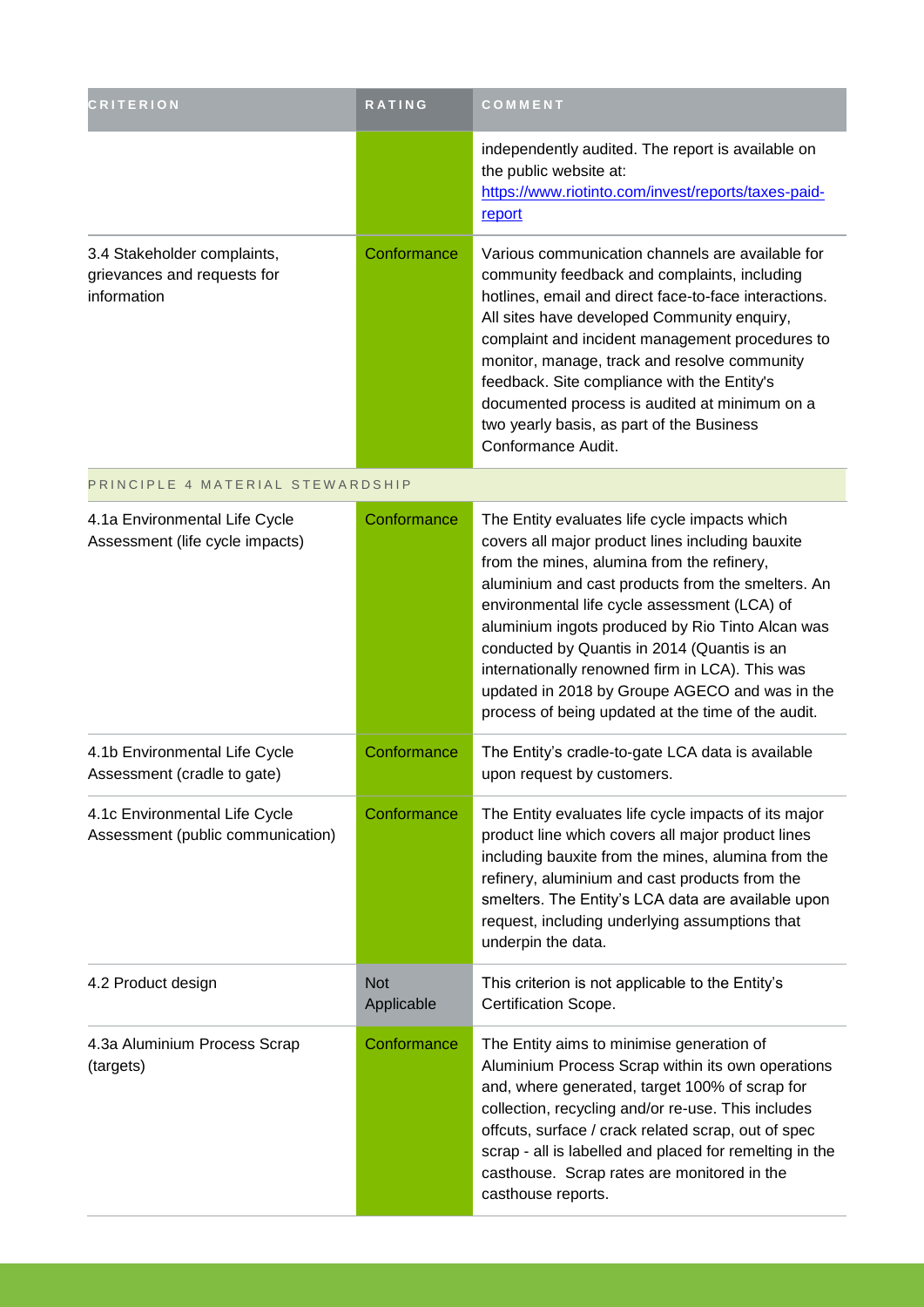| <b>CRITERION</b>                                                         | <b>RATING</b> | COMMENT                                                                                                                                                                                                                                                                                                                                                                                                                                                                                                                                                                                                                                                                                 |
|--------------------------------------------------------------------------|---------------|-----------------------------------------------------------------------------------------------------------------------------------------------------------------------------------------------------------------------------------------------------------------------------------------------------------------------------------------------------------------------------------------------------------------------------------------------------------------------------------------------------------------------------------------------------------------------------------------------------------------------------------------------------------------------------------------|
| 4.3b Aluminium Process Scrap (alloy<br>separation)                       | Conformance   | New Zealand Aluminium Smelter (NZAS) and Bell<br>Bay segregate scrap in their casthouses by type<br>(e.g. ingot v billet) and alloy code groupings.                                                                                                                                                                                                                                                                                                                                                                                                                                                                                                                                     |
| 4.4a Collection and recycling of<br>products at end-of-life (strategy)   | Conformance   | The Entity has implemented a recycling strategy for<br>aluminium scrap including the collection and<br>recycling of scrap from a local extrusion plant<br>(NZAS).                                                                                                                                                                                                                                                                                                                                                                                                                                                                                                                       |
| 4.4b Collection and recycling of<br>products at end-of-life (engagement) | Conformance   | The Entity has demonstrated that it engages with<br>local and regional recycling schemes where<br>available including taking extrusion scrap and<br>dross, to supporting recycling of products<br>containing aluminium and continues to seek further<br>opportunities for recycling products at end of life.                                                                                                                                                                                                                                                                                                                                                                            |
| PRINCIPLE 5 GREENHOUSE GAS EMISSIONS                                     |               |                                                                                                                                                                                                                                                                                                                                                                                                                                                                                                                                                                                                                                                                                         |
| 5.1 Disclosure of GHG emissions and<br>energy use                        | Conformance   | GHG emissions and energy sources and quantities<br>are disclosed in the annual sustainability report and<br>on public websites. The links to these are in section<br>3.2. Australian sites report to the Government<br>annually under the National Greenhouse and<br>Energy Reporting (NGER) scheme. The link is:<br>http://www.cleanenergyregulator.gov.au/NGER/Nati<br>onal%20greenhouse%20and%20energy%20reporti<br>ng%20data/Corporate%20emissions%20and%20e<br>nergy%20data<br>NZAS provides an Annual Emissions Trading<br>Scheme (ETS) return to the New Zealand<br>Government. The link is:<br>https://www.epa.govt.nz/resources-and-<br>publications/monitoring-and-reporting/ |
| 5.2 GHG emissions reductions                                             | Conformance   | All sites, within the Entity, have GHG emissions<br>plans and targets with business climate change<br>metrics that cover direct and indirect emission<br>sources. Sites use a strong business improvement<br>framework with tools that include regular idea<br>generation, project hoppers, project tracking and<br>management to identify, initiate and deliver on<br>greenhouse gas and energy improvements.<br>Business level GHG reduction targets are<br>published in the Rio Tinto Approach to climate<br>change report<br>https://www.riotinto.com/sustainability/climate-<br>change                                                                                             |
| 5.3a Aluminium Smelting<br>(management system)                           | Conformance   | All sites have Management Systems, evaluation<br>procedures, and operating controls to limit direct<br>GHG emissions such as control and response<br>plans for process emissions, visual systems,                                                                                                                                                                                                                                                                                                                                                                                                                                                                                       |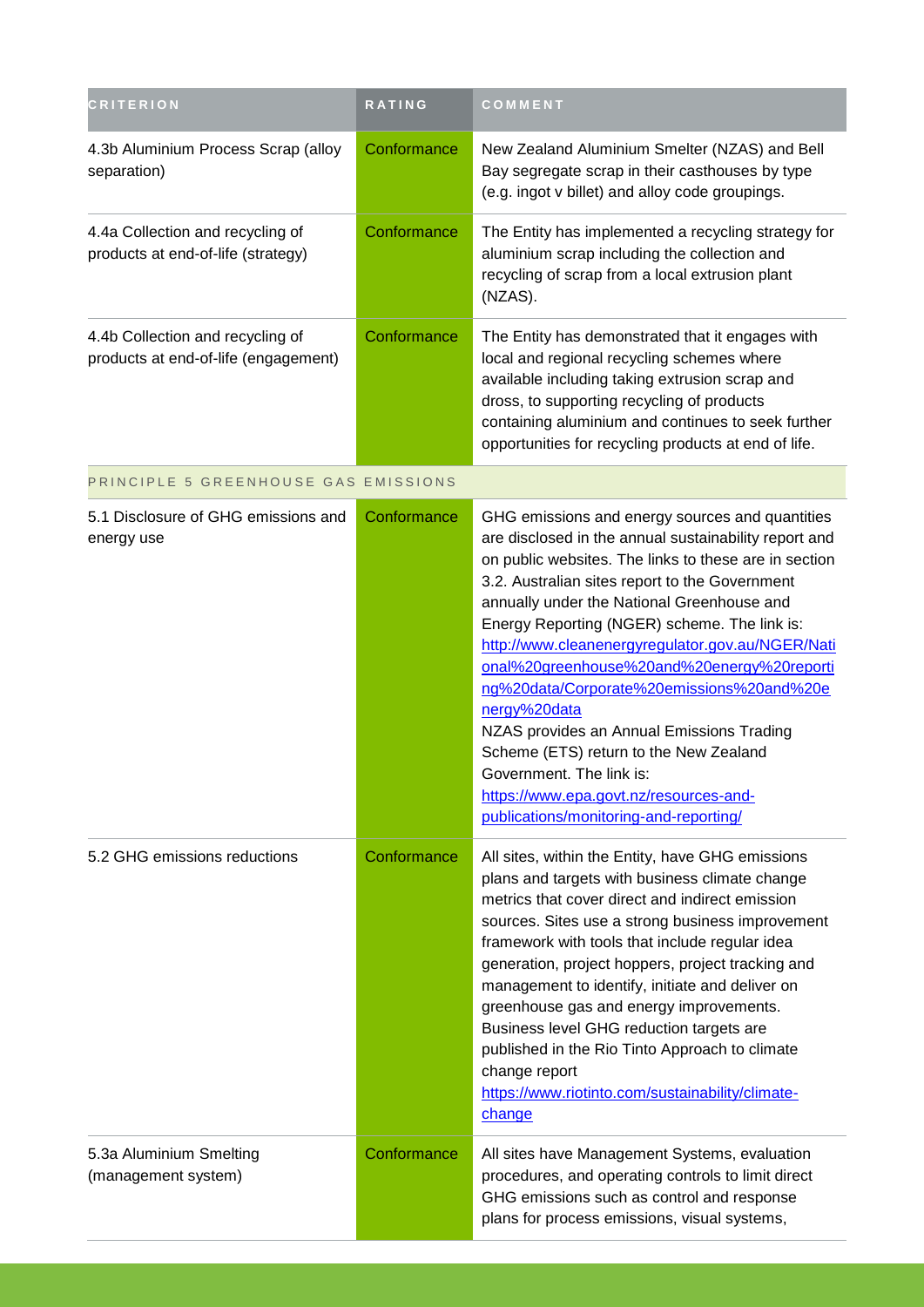| <b>CRITERION</b>                                                     | <b>RATING</b>            | COMMENT                                                                                                                                                                                                                                                                                                                                                                                                                                                  |
|----------------------------------------------------------------------|--------------------------|----------------------------------------------------------------------------------------------------------------------------------------------------------------------------------------------------------------------------------------------------------------------------------------------------------------------------------------------------------------------------------------------------------------------------------------------------------|
|                                                                      |                          | meetings and reports to track and respond to<br>changes in planned process metrics that relate to<br>energy and emissions efficiency.                                                                                                                                                                                                                                                                                                                    |
| 5.3b Aluminium Smelting (up to and<br>including 2020)                | Conformance              | The Entity can demonstrate that the Scope 1 and<br>Scope 2 GHG emissions from the production of<br>Aluminium is already below 8 tonnes CO <sub>2</sub> -eq per<br>metric tonne Aluminium. The reporting<br>methodology is consistent with NGER and ETS<br>reporting requirements. These are based on and<br>reference international reporting protocols.                                                                                                 |
| 5.3c Aluminium Smelting (after 2020)                                 | <b>Not</b><br>Applicable | All smelters are currently operating below 8 tonnes<br>CO <sub>2</sub> -eq per metric tonne Aluminium.                                                                                                                                                                                                                                                                                                                                                   |
| PRINCIPLE 6 EMISSIONS, EFFLUENTS AND WASTE                           |                          |                                                                                                                                                                                                                                                                                                                                                                                                                                                          |
| 6.1 Emissions to Air                                                 | Conformance              | Sources of air emission are known and<br>documented through the sites' Air Emissions<br>Management Plans. Plans/projects are in place to<br>minimise adverse impacts of the activities on the<br>air. Each site has an emissions monitoring<br>program implemented to monitor material air<br>emissions. The results are reported to the relevant<br>environmental authorities at a minimum annually.                                                    |
| 6.2 Discharges to Water                                              | Conformance              | The Entity identifies, quantifies and reports Water<br>Discharges to the authorities. Plans/projects are in<br>place to minimise adverse impacts of the activities<br>on water quality. Water discharge risks are<br>included in the site risk registers and planning<br>processes include projects for water management<br>improvements. Specific projects are in place at Bell<br>Bay and Yarwun to address improvements in water<br>management risks. |
| 6.3a Assessment and Management<br>of Spills and Leakage (assessment) | Conformance              | The Entity has developed and implemented<br>policies, systems, procedures and processes that<br>conform to the requirements for assessment and<br>management of spills and leaks. Potential<br>scenarios where a spill risk exists are included in<br>each of the sites' risk registers and have been<br>ranked utilising a 5x5 risk matrix.                                                                                                             |
| 6.3b Assessment and Management<br>of Spills and Leakage (management) | Conformance              | Multiple mechanisms are in place to<br>mitigate/control the risks of spill or leakage<br>including inspection schedules, preventative<br>maintenance programs, and training. Should a<br>spill occur, spill management procedures including<br>equipment, emergency response and training are<br>available and periodically tested through drills.<br>Communication plans for large spills are managed                                                   |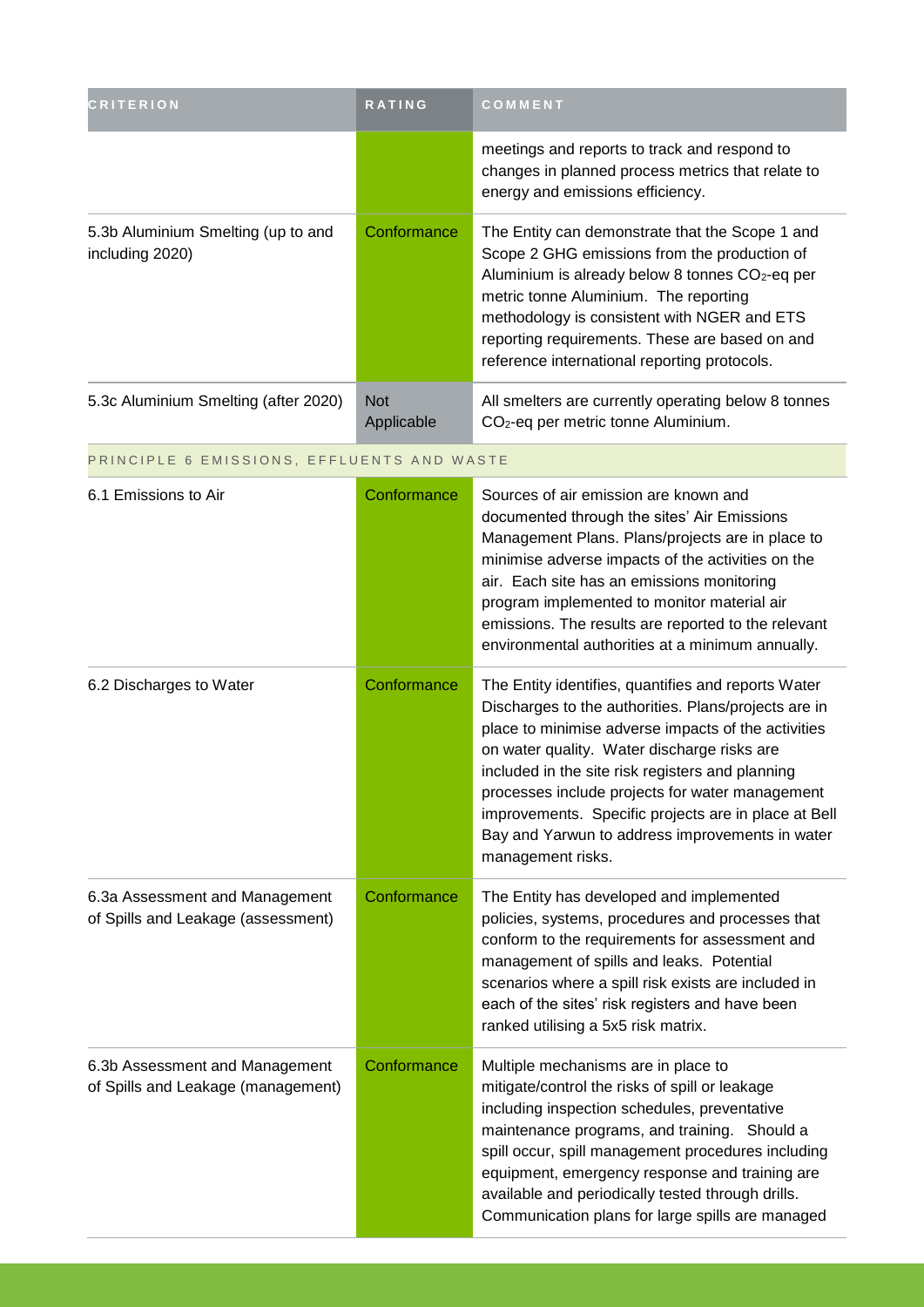| <b>CRITERION</b>                                    | RATING      | COMMENT                                                                                                                                                                                                                                                                                                                                                                                                                                                                                                                                                                                                                                                                                                                                                                                               |
|-----------------------------------------------------|-------------|-------------------------------------------------------------------------------------------------------------------------------------------------------------------------------------------------------------------------------------------------------------------------------------------------------------------------------------------------------------------------------------------------------------------------------------------------------------------------------------------------------------------------------------------------------------------------------------------------------------------------------------------------------------------------------------------------------------------------------------------------------------------------------------------------------|
|                                                     |             | through the Business Resilience and Recovery<br>Program.                                                                                                                                                                                                                                                                                                                                                                                                                                                                                                                                                                                                                                                                                                                                              |
| 6.4a Reporting of Spills (immediate<br>disclosure)  | Conformance | The Entity discloses volume, type and potential<br>impact of spills to the Environment Authority via the<br>periodic reporting program relevant for each site.<br>All significant spills are also reported via the annual<br>Sustainable Development reports. Other parties<br>who may be impacted by a spill and require<br>immediate notification are managed through the<br>stakeholder communication processes built into the<br>Business Resilience and Recovery Program.                                                                                                                                                                                                                                                                                                                        |
| 6.4b Reporting of Spills (regular<br>reporting)     | Conformance | All significant spills are reported via the Rio Tinto<br>Annual Report and Sustainable Development Fact<br>Book. For example, the 2020 Annual Report<br>includes a spill of cell wash water at NZAS and a<br>caustic spill at Yarwun.<br>Actions taken for remediation are included in this<br>report and/or the sites' annual sustainable<br>development/scorecards as appropriate.                                                                                                                                                                                                                                                                                                                                                                                                                  |
| 6.5a Waste management and<br>reporting (strategy)   | Conformance | Each site within the Entity has a waste<br>management plan that includes strategies aligned<br>to the Waste Management Hierarchy for reduction,<br>reuse, recycling and recovery of waste materials.                                                                                                                                                                                                                                                                                                                                                                                                                                                                                                                                                                                                  |
| 6.5b Waste management and<br>reporting (disclosure) | Conformance | Waste volume and disposal methods are tracked<br>and reported to the environmental regulator where<br>required. In addition, volumes and disposal<br>methods are reported through the Rio Tinto annual<br>report and site specific annual reports and<br>scorecards.<br>Details can be found in page 84 of the 2020 Rio<br>Tinto Annual Report. The Annual Report can be<br>found at www.riotinto.com/invest/reports<br>The site specific annual reports are scorecards can<br>be found at:<br>https://www.riotinto.com/Operations/australia/gove<br>https://www.riotinto.com/Operations/australia/weipa<br>https://www.riotinto.com/Operations/australia/yarwu<br>n<br>https://www.riotinto.com/operations/australia/bell-<br><u>bay</u><br>https://www.riotinto.com/operations/new-<br>zealand/nzas |
| 6.6a Bauxite Residue (storage<br>construction)      | Conformance | The Entity has developed and implemented<br>policies, systems, procedures and processes that<br>manage day to day risks of releases from<br>constructed bauxite residue storage areas. It was                                                                                                                                                                                                                                                                                                                                                                                                                                                                                                                                                                                                         |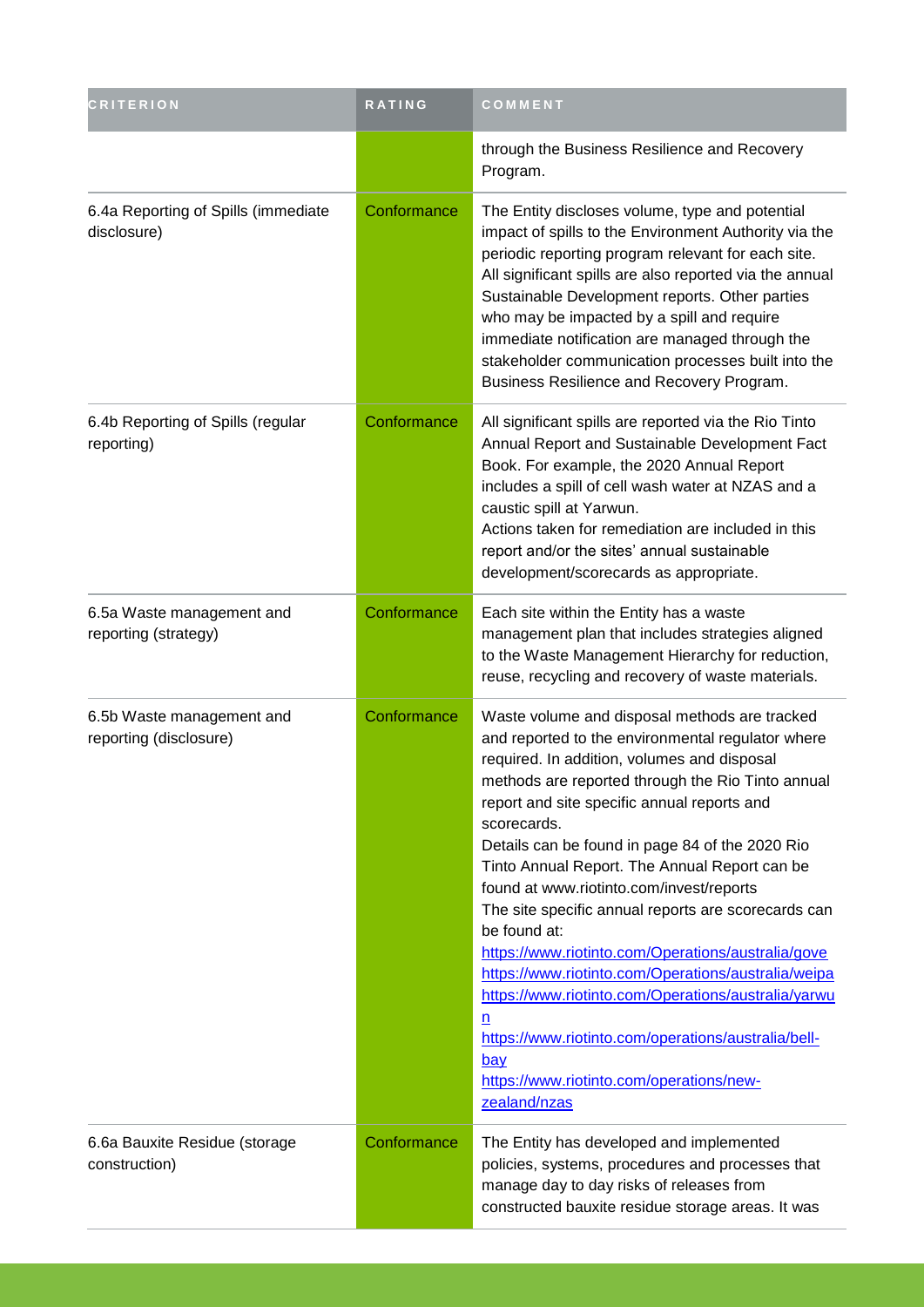| <b>CRITERION</b>                                          | RATING                   | COMMENT                                                                                                                                                                                                                                                                                                                                                                                                                          |
|-----------------------------------------------------------|--------------------------|----------------------------------------------------------------------------------------------------------------------------------------------------------------------------------------------------------------------------------------------------------------------------------------------------------------------------------------------------------------------------------------------------------------------------------|
|                                                           |                          | confirmed that the constructed storage areas were<br>built in a manner that effectively prevents the<br>release of Bauxite Residue and leachate to the<br>environment. An Annual Inspection of dam integrity<br>is completed by an independent third party on the<br>Yarwun residue management dam and reports that<br>the dam is structurally sound.                                                                            |
| 6.6b Bauxite Residue (integrity<br>checks and controls)   | Conformance              | The Entity has developed and implemented<br>policies, systems, procedures and processes that<br>conform to the requirements of this criterion. As<br>part of the management of the tailings facility, a<br>variety of in-house and external inspections are<br>completed including daily, monthly, quarterly and<br>annual inspections.                                                                                          |
| 6.6c Bauxite Residue (water<br>discharge)                 | Conformance              | The Entity has developed and implemented<br>policies, systems, procedures and processes that<br>conform to the requirements of this criterion. This<br>includes interlocks at the bauxite residue water<br>treatment system and capacity to recycle effluent<br>where potential discharge water is out of specified<br>limits.                                                                                                   |
| 6.6d Bauxite Residue (marine and<br>aquatic environments) | Conformance              | The Entity does not discharge bauxite residue to<br>the marine or aquatic environment.                                                                                                                                                                                                                                                                                                                                           |
| 6.6e Bauxite Residue (start of the art<br>technologies)   | Conformance              | The Entity has developed and implemented<br>policies, systems, procedures and processes that<br>conform to the requirements of this criterion.<br>Studies into new technologies are currently in the<br>improvement planning pipeline utilised to capture,<br>report and manage all improvement projects in the<br>business.                                                                                                     |
| 6.6f Bauxite Residue (remediation)                        | <b>Not</b><br>Applicable | The residue management area (RMA1) at Yarwun<br>Alumina Refinery is not currently planned to close<br>until 2070. Closure will be in accordance with the<br>Rio Tinto closure plan standards when applicable.<br>On this basis this criterion is not applicable.                                                                                                                                                                 |
| 6.7a Spent Pot Lining (SPL) (storage<br>and management)   | Conformance              | The Entity has developed and implemented<br>policies, systems, procedures and processes that<br>conform to the requirements of this criterion. SPL<br>arisings are effectively contained in storage sheds<br>with controls to prevent release of SPL or leachate<br>to the environment. Historic SPL disposal and<br>containment areas at Bell Bay and NZAS are<br>effectively managed to prevent release to the<br>environment. |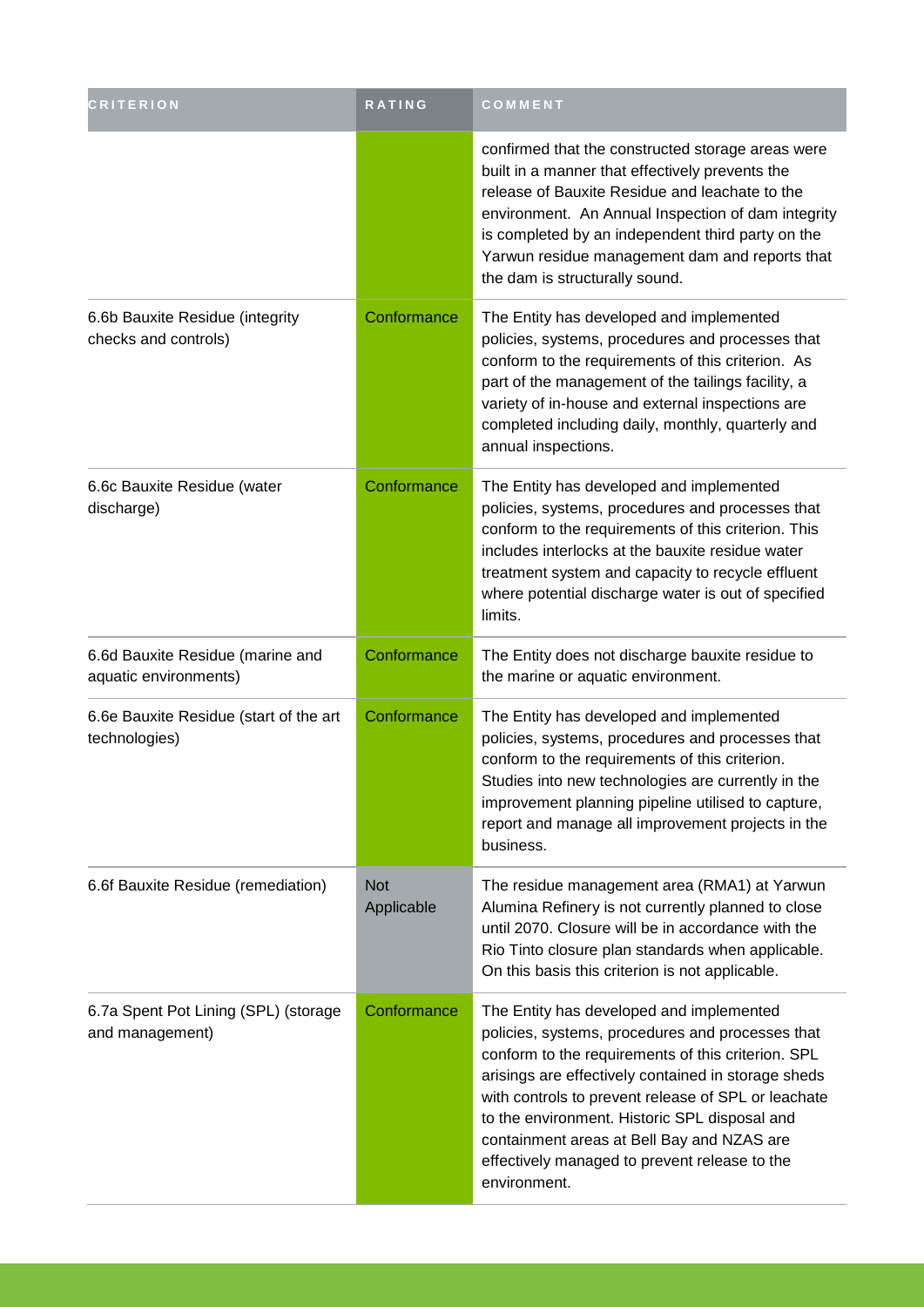| <b>CRITERION</b>                                                 | <b>RATING</b> | COMMENT                                                                                                                                                                                                                                                                                                                                                                                                                                                                                                      |
|------------------------------------------------------------------|---------------|--------------------------------------------------------------------------------------------------------------------------------------------------------------------------------------------------------------------------------------------------------------------------------------------------------------------------------------------------------------------------------------------------------------------------------------------------------------------------------------------------------------|
| 6.7b Spent Pot Lining (SPL)<br>(recovery and recycling)          | Conformance   | The Entity has developed and implemented<br>policies, systems, procedures and processes that<br>conform to the requirements of this criterion. NZAS<br>and Bell Bay segregate the carbon and refractory<br>parts of SPL and have business targets and plans<br>for recycling and/or reuse options of SPL materials.<br>Historic SPL disposal and containment areas at<br>Bell Bay and NZAS are effectively managed and<br>are included in the closure plans for both sites.                                  |
| 6.7c Spent Pot Lining (SPL)<br>(Untreated SPL)                   | Conformance   | The Entity has developed and implemented<br>policies, systems, procedures and processes that<br>conform to the requirements of this criterion. NZAS<br>and Bell Bay smelters currently have reuse and/or<br>recycling options for SPL that allow a gradual<br>reduction in storage. SPL generated from current<br>operations does not go to landfill.<br>Historic SPL disposal and containment areas at<br>Bell Bay and NZAS are effectively managed and<br>are included in the closure plans for the sites. |
| 6.7d Spent Pot Lining (SPL) (review<br>of alternatives)          | Conformance   | The Entity has developed and implemented<br>policies, systems, procedures and processes that<br>conform to the requirements of this criterion. NZAS<br>and Bell Bay smelters currently have reuse and/or<br>recycling options for SPL that allow a gradual<br>reduction in storage. There are no SPL arisings<br>going to landfill.                                                                                                                                                                          |
| 6.7e Spent Pot Lining (SPL) (marine<br>and aquatic environments) | Conformance   | The Entity has developed and implemented<br>policies, systems, procedures and processes that<br>conform to the requirements of this criterion. Zero<br>SPL is sent to marine or aquatic environments.<br>NZAS and Bell Bay have various groundwater<br>sampling and monitoring positions across the sites<br>and buffer zones to monitor groundwater and<br>comply with their environmental licence conditions.                                                                                              |
| 6.8a Dross (recovery)                                            | Conformance   | The Entity has developed and implemented<br>policies, systems, procedures and processes that<br>conform to the requirements of this criterion. NZAS<br>and Bell Bay have onsite dross treatment<br>processes to recover metal and separate dross<br>residue. All materials from the process are recycled<br>or re-used.                                                                                                                                                                                      |
| 6.8b Dross (recycling)                                           | Conformance   | The Entity has developed and implemented<br>policies, systems, procedures and processes that<br>conform to the requirements of this criterion. NZAS<br>and Bell Bay have onsite dross treatment<br>processes to recover metal and separate dross                                                                                                                                                                                                                                                             |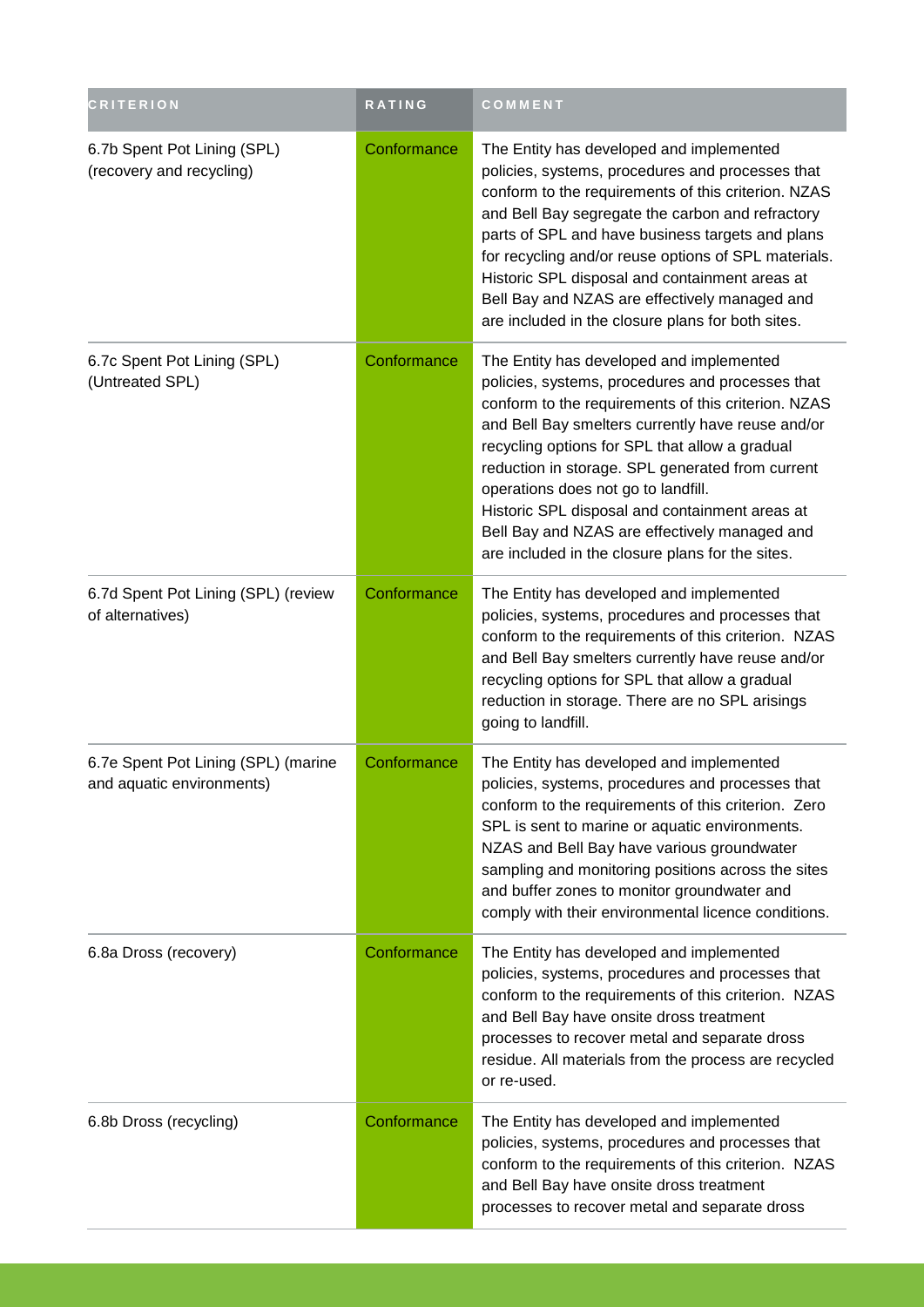| <b>CRITERION</b>                            | <b>RATING</b>            | COMMENT                                                                                                                                                                                                                                                                                                                                                                                                                                                                                                                                                                                                                                                                                                                                          |
|---------------------------------------------|--------------------------|--------------------------------------------------------------------------------------------------------------------------------------------------------------------------------------------------------------------------------------------------------------------------------------------------------------------------------------------------------------------------------------------------------------------------------------------------------------------------------------------------------------------------------------------------------------------------------------------------------------------------------------------------------------------------------------------------------------------------------------------------|
|                                             |                          | residue. 100% of dross is treated along with other<br>waste streams and materials on site where<br>aluminium can be reclaimed from.                                                                                                                                                                                                                                                                                                                                                                                                                                                                                                                                                                                                              |
| 6.8c Dross (review of alternatives)         | <b>Not</b><br>Applicable | NZAS and Bell Bay have sustainable pathways for<br>dross processing and are no longer using landfill.                                                                                                                                                                                                                                                                                                                                                                                                                                                                                                                                                                                                                                            |
| PRINCIPLE 7 WATER STEWARDSHIP               |                          |                                                                                                                                                                                                                                                                                                                                                                                                                                                                                                                                                                                                                                                                                                                                                  |
| 7.1a Water assessment (mapping)             | Conformance              | The Entity has developed and implemented<br>policies, systems, procedures and processes that<br>conform to these water assessment requirements.<br>Each site maintains a water balance that identifies<br>and tracks inputs, storage, use and outputs of<br>potable and raw water.                                                                                                                                                                                                                                                                                                                                                                                                                                                               |
| 7.1b Water assessment (risk<br>assessment)  | Conformance              | The Entity has developed and implemented<br>policies, systems, procedures and processes that<br>conform to these water assessment requirements.<br>Water related risks are assessed and embedded in<br>the site risk registers and associated management<br>plans. Water related risks have included<br>assessment in the Entity's area of influence in<br>relation to all water withdrawal sources as well as<br>all receiving water ways and bodies. This includes<br>local waterways (creeks / rivers etc.), groundwater,<br>wetlands / marshlands, marine environments<br>(harbours, estuaries, oceans/seas). For example,<br>the assessment included the lower Great Barrier<br>Reef for Yarwun and the nearby RAMSAR<br>wetlands for NZAS. |
| 7.2a Water management<br>(management plans) | Conformance              | The Entity has developed and implemented<br>policies, systems, procedures and processes that<br>conform to these water management requirements.<br>Site specific Water Management Plans are in place<br>that address water related risks. Effectiveness of<br>the plans are assessed regularly at the site level<br>and by the Rio Tinto corporate Business<br>Conformance Audit program. Time bound<br>Improvement targets relevant to each site's risks<br>are developed and tracked as part of the annual<br>Rio Tinto environmental reporting requirements.<br>Projects have been initiated at site levels to ensure<br>water improvements are met.                                                                                          |
| 7.2b Water management (monitoring)          | Conformance              | The Entity has developed and implemented<br>policies, systems, procedures and processes that<br>conform to the monitoring of effectiveness of plans<br>requirements. Site specific Water Management<br>Plans are in place that address water related risks.<br>Effectiveness of the plans are assessed regularly at                                                                                                                                                                                                                                                                                                                                                                                                                              |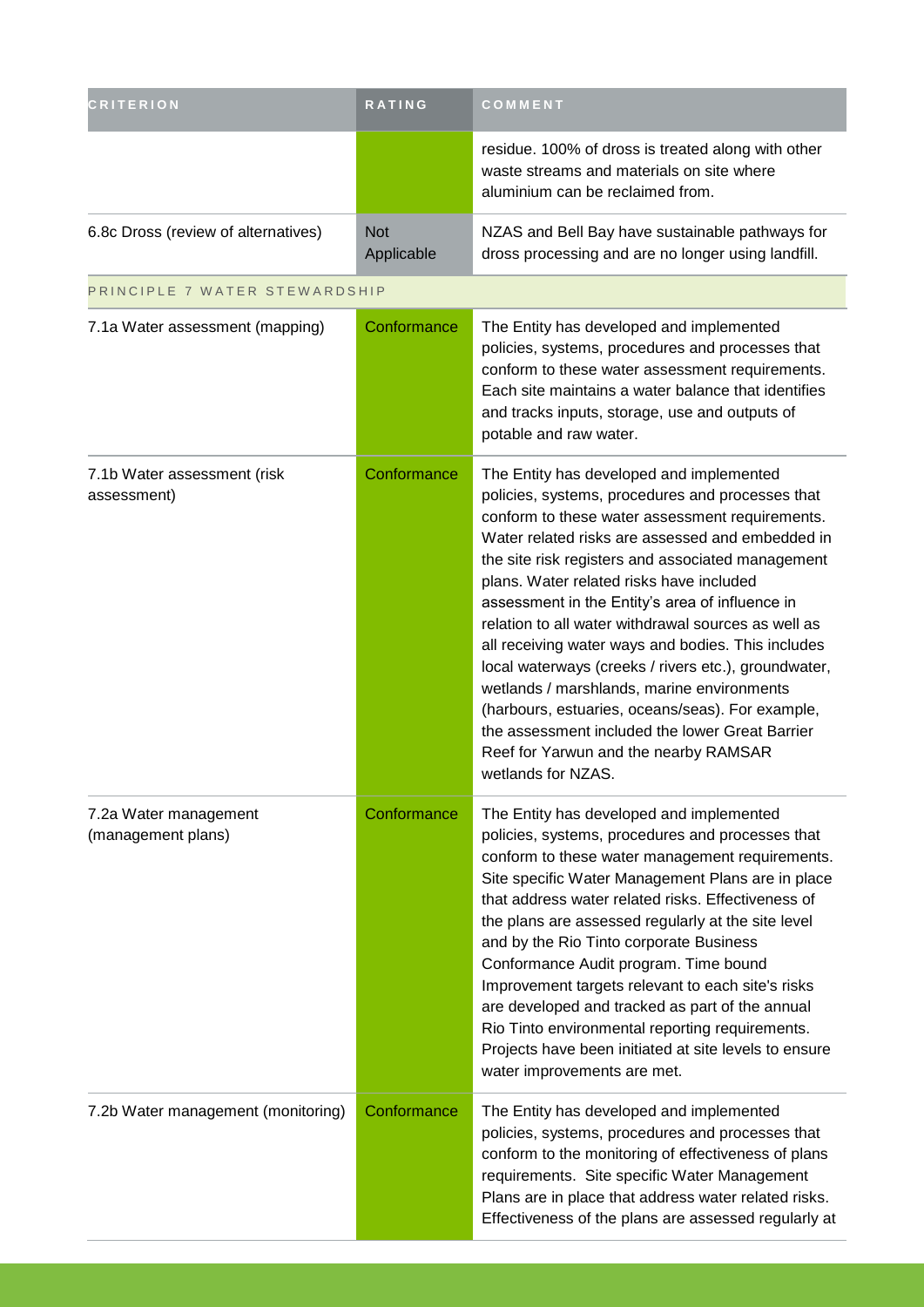| <b>CRITERION</b>                                            | <b>RATING</b> | COMMENT                                                                                                                                                                                                                                                                                                                                                                                                                                                                                                                                                                                                                                                                                                                                                                                       |
|-------------------------------------------------------------|---------------|-----------------------------------------------------------------------------------------------------------------------------------------------------------------------------------------------------------------------------------------------------------------------------------------------------------------------------------------------------------------------------------------------------------------------------------------------------------------------------------------------------------------------------------------------------------------------------------------------------------------------------------------------------------------------------------------------------------------------------------------------------------------------------------------------|
|                                                             |               | site level and by the Rio Tinto corporate Business<br>Conformance Audit program.                                                                                                                                                                                                                                                                                                                                                                                                                                                                                                                                                                                                                                                                                                              |
| 7.3 Disclosure of water usage and<br>risks                  | Conformance   | The Entity has developed and implemented<br>policies, systems, procedures and processes that<br>conform to these disclosure of water usage and<br>risks requirements. Water withdrawal and return<br>are tracked and reported to the environmental<br>regulator where required. In addition, volumes are<br>reported through the Rio Tinto annual report and<br>site specific annual reports and scorecards.<br>The site specific annual reports and scorecards can<br>be found at:<br>https://www.riotinto.com/Operations/australia/gove<br>https://www.riotinto.com/Operations/australia/weipa<br>https://www.riotinto.com/Operations/australia/yarwu<br>n<br>https://www.riotinto.com/operations/australia/bell-<br><u>bay</u><br>https://www.riotinto.com/operations/new-<br>zealand/nzas |
| PRINCIPLE 8 BIODIVERSITY                                    |               |                                                                                                                                                                                                                                                                                                                                                                                                                                                                                                                                                                                                                                                                                                                                                                                               |
| 8.1 Biodiversity assessment                                 | Conformance   | The Entity has developed and implemented<br>policies, systems, procedures and processes that<br>conform to the biodiversity assessment<br>requirements. Biodiversity assessments have been<br>conducted at the sites and relevant details captured<br>in the site's risk registers and Land Use<br>Management Plans. Biodiversity risks are well<br>understood at all sites. For the purpose of<br>biodiversity assessments, the individual site's area<br>of influence includes all areas on the assets' leases<br>and receiving environments.                                                                                                                                                                                                                                               |
| 8.2a Biodiversity management<br>(biodiversity action plans) | Conformance   | The Entity has developed and implemented<br>policies, systems, procedures and processes that<br>conform to these Biodiversity management<br>requirements. Biodiversity risks and impacts are<br>well understood and managed. All sites have a<br>Land Use Management Plan that identifies<br>biodiversity management controls and actions.<br>Specific management plans are in place to manage<br>significant species of flora and fauna with targets<br>identified, project milestones captured and tracked<br>as appropriate. There is strong threatened species<br>and conservation management work occurring<br>across the Entity. Examples include: Weipa's<br>research programs in collaboration with<br>government and academia into Red Goshawk,                                      |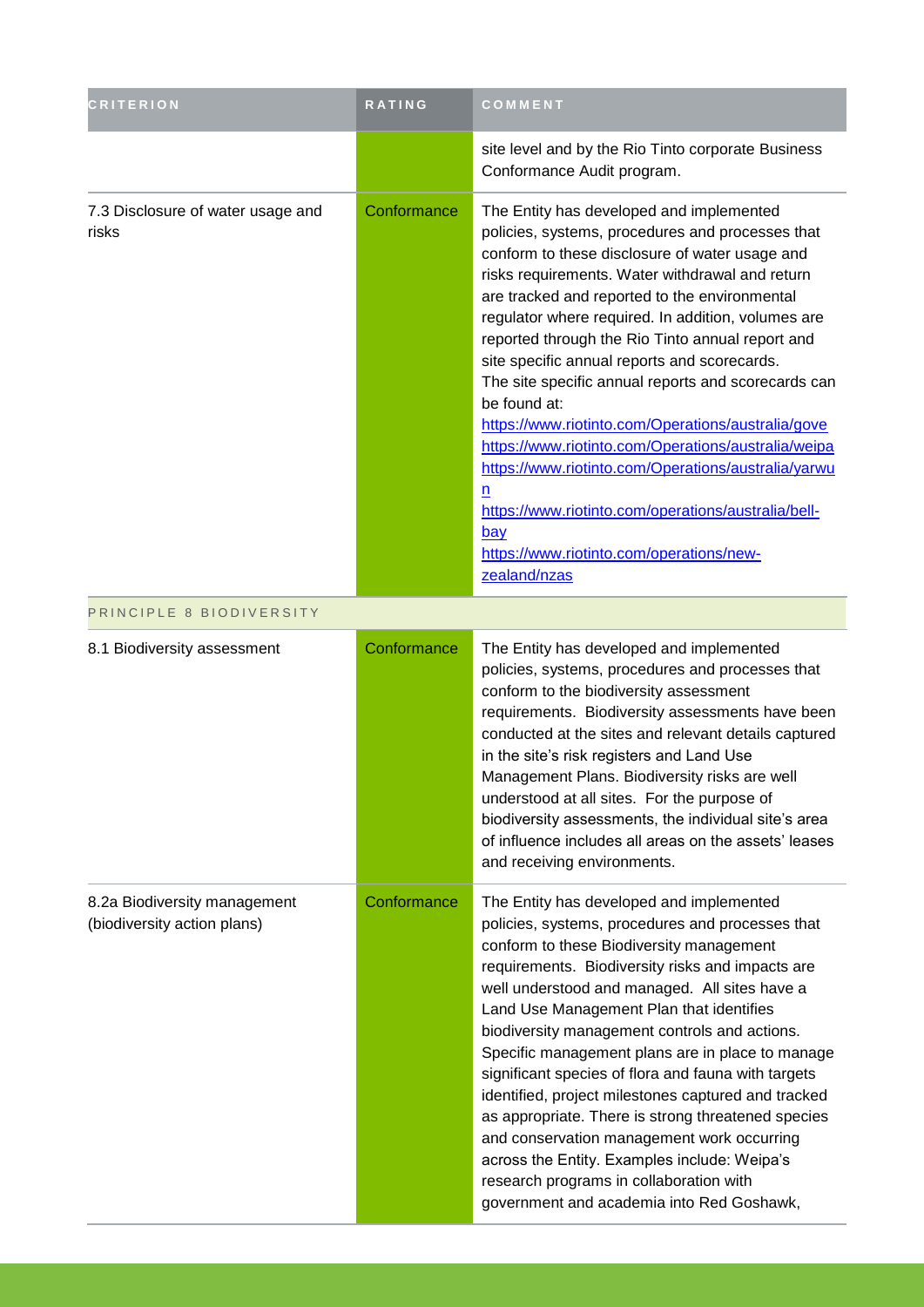| <b>CRITERION</b>                                                           | RATING      | COMMENT                                                                                                                                                                                                                                                                                                                                                                                                                                                                                                                                                                                                                                                                                                                                                                                                                                                                                                                                                                                                                                                                                                                                                                                                                                                                                                                                                                                   |
|----------------------------------------------------------------------------|-------------|-------------------------------------------------------------------------------------------------------------------------------------------------------------------------------------------------------------------------------------------------------------------------------------------------------------------------------------------------------------------------------------------------------------------------------------------------------------------------------------------------------------------------------------------------------------------------------------------------------------------------------------------------------------------------------------------------------------------------------------------------------------------------------------------------------------------------------------------------------------------------------------------------------------------------------------------------------------------------------------------------------------------------------------------------------------------------------------------------------------------------------------------------------------------------------------------------------------------------------------------------------------------------------------------------------------------------------------------------------------------------------------------|
|                                                                            |             | Palm Cockatoo, Sawfish, and Speartooth shark;<br>and Gove's collaboration with the Dhimurru<br>Aboriginal Corporation and CSIRO to eradicate the<br>Yellow Crazy Ant in North East Arnhem Land.                                                                                                                                                                                                                                                                                                                                                                                                                                                                                                                                                                                                                                                                                                                                                                                                                                                                                                                                                                                                                                                                                                                                                                                           |
| 8.2b Biodiversity management<br>(consultation and mitigation<br>hierarchy) | Conformance | The Entity has developed and implemented<br>policies, systems, procedures and processes that<br>conform to the Biodiversity management<br>requirements. Biodiversity Action Plans follow the<br>biodiversity mitigation hierarchy and are diverse in<br>their application. Indigenous communities are<br>involved in biodiversity risk assessments,<br>management and rehabilitation. Collaboration on<br>conservation management programs or research<br>into threatened species has occurred with<br>Government Agencies, Indigenous communities<br>and Academia.                                                                                                                                                                                                                                                                                                                                                                                                                                                                                                                                                                                                                                                                                                                                                                                                                       |
| 8.2c Biodiversity management<br>(reporting)                                | Conformance | The Entity has developed and implemented<br>policies, systems, procedures and processes that<br>conform to the Biodiversity management (reporting)<br>requirements. Outcomes and reporting against<br>offsets are reported to the relevant regulator.<br>Results of biodiversity outcomes are communicated<br>through the Rio Tinto annual Report and locally<br>through site-specific Sustainable Development<br>reports and scorecards (as per links in criteria 3.1).<br>Details can be found in page 85 of the Rio Tinto<br>2020 Annual Report. The link for the Rio Tinto<br>Sustainable Development Report is below:<br>https://www.riotinto.com/invest/annual-report<br>The site specific annual reports are scorecards can<br>be found at:<br>https://www.riotinto.com/Operations/australia/gove<br>https://www.riotinto.com/Operations/australia/weipa<br>https://www.riotinto.com/Operations/australia/yarwu<br>$\overline{\mathsf{n}}$<br>https://www.riotinto.com/operations/australia/bell-<br>bay<br>https://www.riotinto.com/operations/new-<br>zealand/nzas<br>In addition, Weipa report on their Amrun<br>biodiversity management strategies (such as the<br>Inshore Dolphin Offset strategy and the Feral Pig<br>Management Offset strategy). These strategies and<br>reports can be found at the Weipa website:<br>https://www.riotinto.com/Operations/australia/weipa |
| 8.3 Alien Species                                                          | Conformance | The Entity has developed and implemented<br>policies, systems, procedures and processes that<br>conform to the alien species requirements. All sites                                                                                                                                                                                                                                                                                                                                                                                                                                                                                                                                                                                                                                                                                                                                                                                                                                                                                                                                                                                                                                                                                                                                                                                                                                      |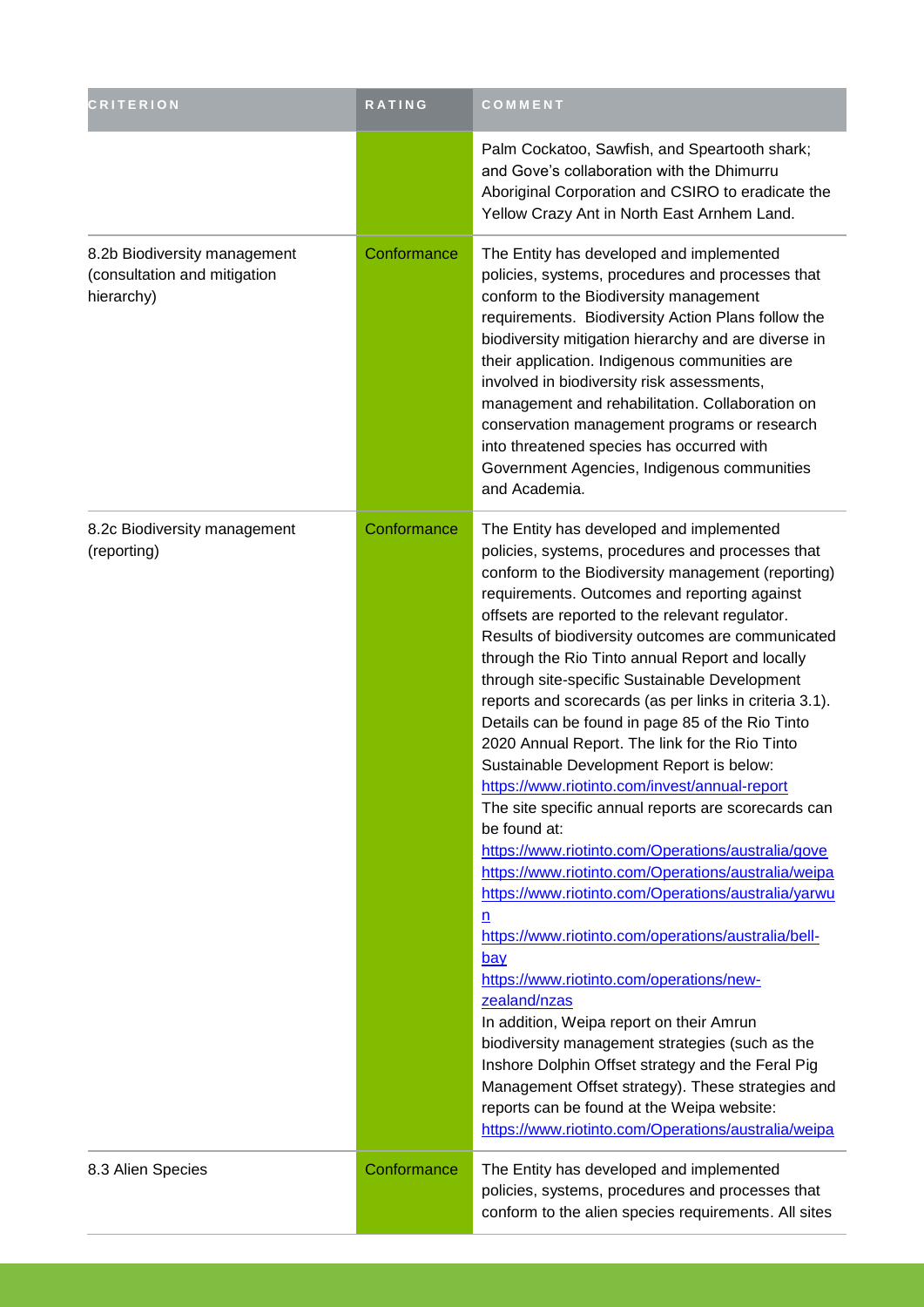| <b>CRITERION</b>                                                                          | RATING                   | COMMENT                                                                                                                                                                                                                                                                                                                                                                                                                                                                                                                                                                                                                                                                                                                                                                                                                                                                                                                                                                                                                                                                                                                                                                                                                                                    |
|-------------------------------------------------------------------------------------------|--------------------------|------------------------------------------------------------------------------------------------------------------------------------------------------------------------------------------------------------------------------------------------------------------------------------------------------------------------------------------------------------------------------------------------------------------------------------------------------------------------------------------------------------------------------------------------------------------------------------------------------------------------------------------------------------------------------------------------------------------------------------------------------------------------------------------------------------------------------------------------------------------------------------------------------------------------------------------------------------------------------------------------------------------------------------------------------------------------------------------------------------------------------------------------------------------------------------------------------------------------------------------------------------|
|                                                                                           |                          | have strategies for prevention and management of<br>alien species including weeds and feral animals.<br>Wharf areas are controlled in accordance with the<br>relevant Australian and New Zealand biosecurity<br>laws.                                                                                                                                                                                                                                                                                                                                                                                                                                                                                                                                                                                                                                                                                                                                                                                                                                                                                                                                                                                                                                      |
| 8.4a Commitment to "No Go" in<br>World Heritage properties<br>(exploration and new mines) | Conformance              | The current leases of Gove and Weipa mines are<br>not adjacent to any World Heritage sites. There are<br>no current exploration or proposed new mine sites<br>outside current leases. The Rio Tinto Study<br>Definitions Guideline (used for all major projects)<br>includes a checkpoint in relation to assessment of<br>project location and impact on World Heritage sites.                                                                                                                                                                                                                                                                                                                                                                                                                                                                                                                                                                                                                                                                                                                                                                                                                                                                             |
| 8.4b Commitment to "No Go" in<br>World Heritage properties (existing<br>operations)       | <b>Not</b><br>Applicable | There are no World Heritage sites adjacent to<br>existing bauxite mine sites.                                                                                                                                                                                                                                                                                                                                                                                                                                                                                                                                                                                                                                                                                                                                                                                                                                                                                                                                                                                                                                                                                                                                                                              |
| 8.5a Mine rehabilitation (best<br>available techniques)                                   | Conformance              | The Entity has developed and implemented<br>policies, systems, procedures and processes that<br>conform to the mine rehabilitation requirements.<br>Stakeholder mapping process have identified that<br>the key external stakeholders are traditional owners<br>and state and federal government. Gove and<br>Weipa have rehabilitation plans that are regularly<br>reviewed for effectiveness. Progressive<br>rehabilitation occurs. Rehabilitated areas are<br>monitored against completion criteria approved by<br>the Environmental Regulators. Engagement and<br>consultation with traditional owners include<br>discussion on required end use of land which<br>includes specific vegetation choice to enable needs<br>of the population to be met, and full 'on-country'<br>access for practical, cultural and other purposes.<br>Traditional owners tour rehabilitated areas and<br>participate in seed collection and storage for future<br>rehabilitation. Rehabilitation criteria specific to each<br>site have been set as part of the Environmental<br>Licencing requirements. In Australia, this process<br>involves consultation between the Administrating<br>Environmental Authority and the Entity to determine<br>appropriate pathways. |
| 8.5b Mine rehabilitation (financial<br>provisions)                                        | Conformance              | The Entity has developed and implemented<br>policies, systems, procedures and processes that<br>conform to the mine rehabilitation requirements. All<br>sites have closure plans which include an estimate<br>of cost. Financial provisions are in place for closure<br>and rehabilitation of the bauxite mines.                                                                                                                                                                                                                                                                                                                                                                                                                                                                                                                                                                                                                                                                                                                                                                                                                                                                                                                                           |
| PRINCIPLE 9 HUMAN RIGHTS                                                                  |                          |                                                                                                                                                                                                                                                                                                                                                                                                                                                                                                                                                                                                                                                                                                                                                                                                                                                                                                                                                                                                                                                                                                                                                                                                                                                            |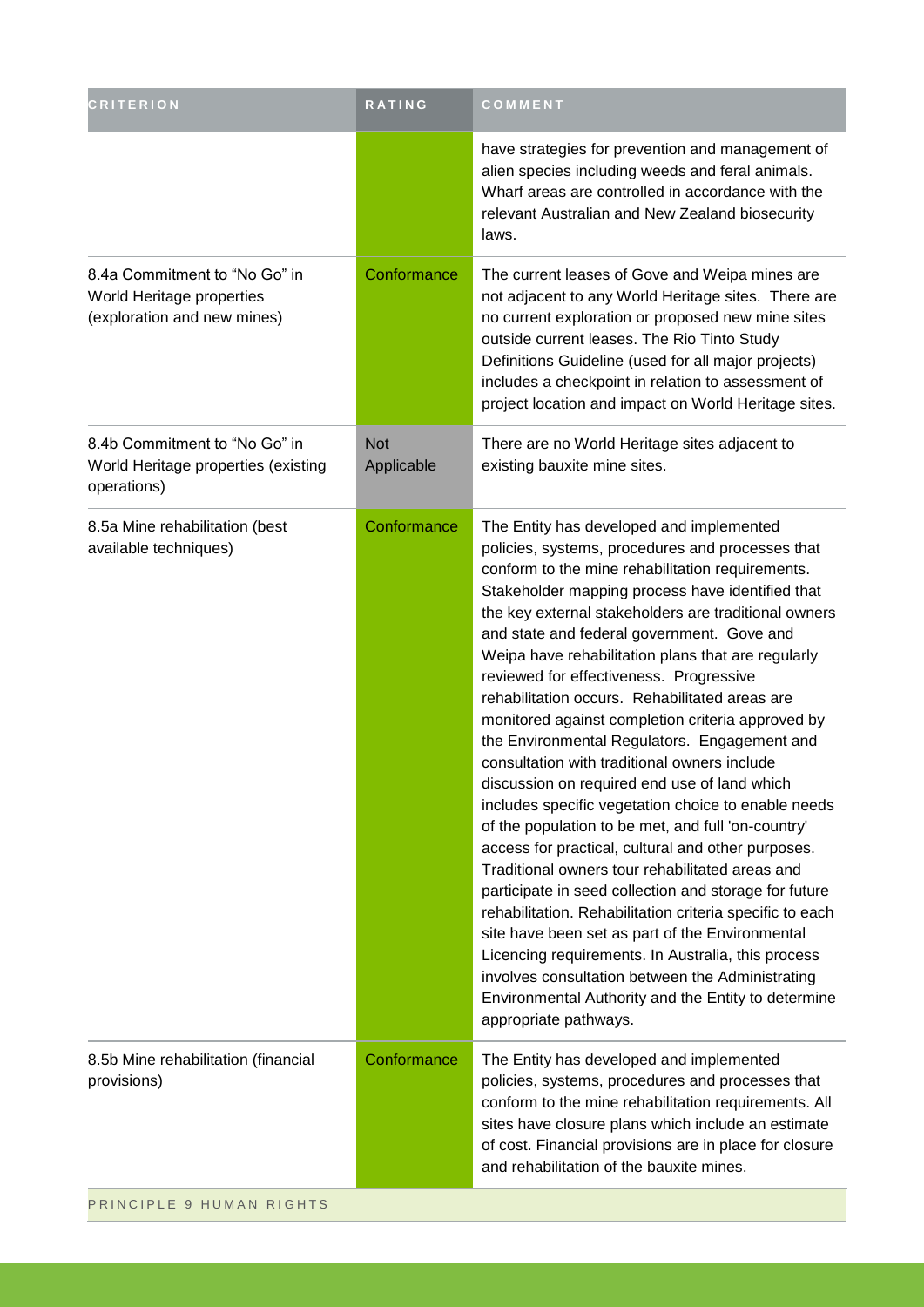| <b>CRITERION</b>                                 | RATING      | COMMENT                                                                                                                                                                                                                                                                                                                                                                                                                                                                                                                                                                                                                                                  |
|--------------------------------------------------|-------------|----------------------------------------------------------------------------------------------------------------------------------------------------------------------------------------------------------------------------------------------------------------------------------------------------------------------------------------------------------------------------------------------------------------------------------------------------------------------------------------------------------------------------------------------------------------------------------------------------------------------------------------------------------|
| 9.1a Human Rights Due Diligence<br>(policy)      | Conformance | The Entity has developed and implemented<br>policies, systems, procedures and processes that<br>conform to these Human Rights Due Diligence<br>requirements. Policies that include commitments to<br>respect human rights are available, integrated into<br>activities and implemented. The approach to<br>Human Rights and associated reporting can be<br>found at:<br>https://www.riotinto.com/sustainability/human-rights                                                                                                                                                                                                                             |
| 9.1b Human Rights Due Diligence<br>(process)     | Conformance | The Entity has developed and implemented<br>policies, systems, procedures and processes that<br>conform to these Human Rights Due Diligence<br>requirements. A human rights due diligence<br>process is set out in the Policies and is based on<br>risk management. The due diligence process is<br>implemented and includes a variety of assurance<br>activities completed by internal and external<br>sources. The Entity undertakes due diligence<br>activities that identify, prevent and mitigate adverse<br>effect of their operations.                                                                                                            |
| 9.1c Human Rights Due Diligence<br>(remediation) | Conformance | The Entity has developed and implemented<br>policies, systems, procedures and processes that<br>conform to these Human Rights Due Diligence<br>requirements. The Entity has an Ethics and<br>Integrity group which provides advice and receives<br>concerns and complaints related to Human Rights.<br>Issues and progress monitoring is done by senior<br>management. In the case where human rights<br>impacts of any magnitude may occur, there are<br>systems and processes to appropriately remediate<br>and reduce or eliminate the impact. These<br>processes include investigation of the root cause<br>and actions to prevent reoccurrence.     |
| 9.2 Women's Rights                               | Conformance | The Entity has developed and implemented<br>policies, systems, procedures and processes that<br>conform to the women's rights requirements. Rio<br>Tinto Corporate put in place many policies, tools<br>and resources to ensure women's rights are<br>respected which are utilised and followed by the<br>sites within the facility. Each in-scope facility has<br>their own Inclusion and Diversity Committee. A<br>wide range of local initiatives were observed at<br>each in-scope facility which considered women's<br>rights; issues such as domestic violence; workplace<br>participation etc. Rio Tinto Australia is White<br>Ribbon Accredited. |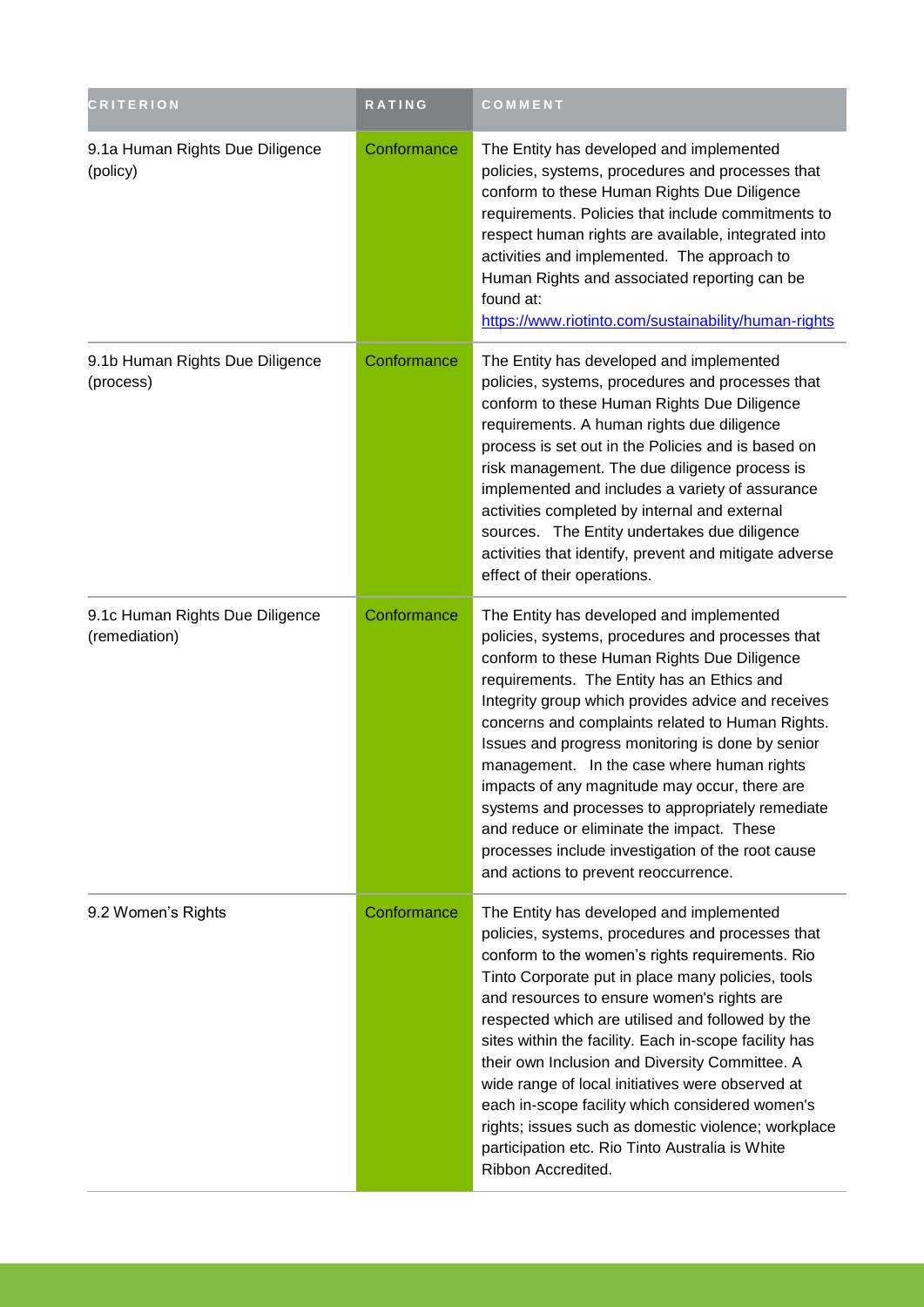| <b>CRITERION</b>                                | <b>RATING</b> | COMMENT                                                                                                                                                                                                                                                                                                                                                                                                                                                                                                                                                                                                                                                                                                                                                                                                                                                                                                                                           |
|-------------------------------------------------|---------------|---------------------------------------------------------------------------------------------------------------------------------------------------------------------------------------------------------------------------------------------------------------------------------------------------------------------------------------------------------------------------------------------------------------------------------------------------------------------------------------------------------------------------------------------------------------------------------------------------------------------------------------------------------------------------------------------------------------------------------------------------------------------------------------------------------------------------------------------------------------------------------------------------------------------------------------------------|
| 9.3 Indigenous Peoples                          | Conformance   | Rio Tinto is committed to respecting the spirit of the<br>UN Convention for the rights of Aboriginal peoples.<br>Through many documents, agreements and forum,<br>the sites visited demonstrated the respect for<br>Indigenous Peoples that are present in the area of<br>the operations. Where relevant, Rio Tinto has<br>signed "Traditional Owners Agreements" with local<br>indigenous communities present in the lease area<br>where Rio Tinto has the authorisation to operate. At<br>all in-scope sites, where Traditional Owners have<br>been identified, several Traditional Owners Forums<br>are available as formal platforms for engaging with<br>Traditional Owners. Interviews with local<br>indigenous groups interviewed as part of this<br>assessment indicated that they are satisfied with<br>the extent of consultation from Rio Tinto and are<br>generally happy with Rio Tinto's management of<br>cultural heritage issues. |
| 9.4 Free, Prior, and Informed<br>Consent (FPIC) | Conformance   | The Entity has developed and implemented<br>policies, systems, procedures and processes that<br>conform to the Free Prior and Informed Consent<br>requirements. Rio Tinto's position on FPIC is<br>outlined in the Rio Tinto Indigenous Communities<br>UNDRIP (United Nations Declaration on the Rights<br>of Indigenous Peoples) and FPIC position<br>statement. FPIC has been implemented through<br>documented Communities and Social Performance<br>standards (CSP), Study Definition and Closure<br>Guidance notes. Other findings made for the<br>applicable parts of ASI criteria 2.5, 9.3 to 9.7 from<br>this report also help demonstrate the<br>implementation of the Entity's<br>consultation/participation processes with the<br>concerned Indigenous Persons.                                                                                                                                                                        |
| 9.5 Cultural and sacred heritage                | Conformance   | The Entity has developed and implemented<br>policies, systems, procedures and processes which<br>ensure that the in-scope sites protect cultural and<br>sacred heritage in the areas owned or operated by<br>Rio Tinto. All sites have a Cultural Heritage<br>Management Plan (CHMP) that outlines processes<br>for identification and recording of cultural heritage<br>sites. Management and preservation of artefacts<br>and sites is completed in consultation with<br>Traditional Owners. Yarwun's CHMP is a legal<br>agreement between Rio Tinto and the Directors of<br>the registered Native Title Body Corporate.<br>Weipa operations are governed by three Aboriginal<br>agreements: the Western Cape Communities Co-<br>existence Agreement (WCCCA), the Ely Bauxite                                                                                                                                                                   |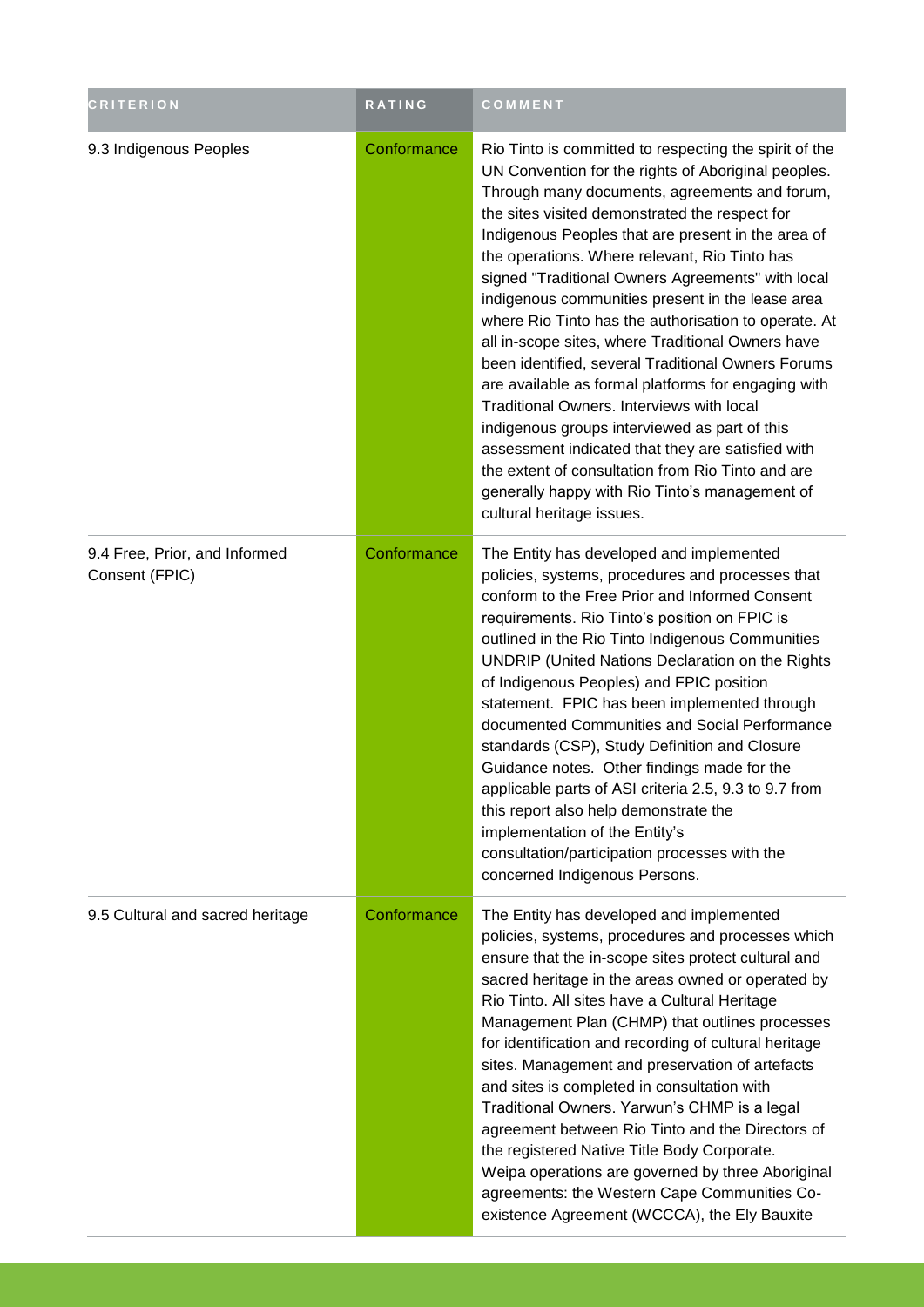| <b>CRITERION</b>                          | <b>RATING</b> | COMMENT                                                                                                                                                                                                                                                                                                                                                                                                                                                                                                                                                                                                                                                                                                                                                                                                                                                                                                                                                                                                                                                                                                                                                                                                                                                                                                                                                                                                                                                                                                                                                                                                                                                                                                                                                                                          |
|-------------------------------------------|---------------|--------------------------------------------------------------------------------------------------------------------------------------------------------------------------------------------------------------------------------------------------------------------------------------------------------------------------------------------------------------------------------------------------------------------------------------------------------------------------------------------------------------------------------------------------------------------------------------------------------------------------------------------------------------------------------------------------------------------------------------------------------------------------------------------------------------------------------------------------------------------------------------------------------------------------------------------------------------------------------------------------------------------------------------------------------------------------------------------------------------------------------------------------------------------------------------------------------------------------------------------------------------------------------------------------------------------------------------------------------------------------------------------------------------------------------------------------------------------------------------------------------------------------------------------------------------------------------------------------------------------------------------------------------------------------------------------------------------------------------------------------------------------------------------------------|
|                                           |               | Mining Project Agreement (EBMPA) and the Weipa<br>Township Agreement that detail rights and<br>obligations on the Indigenous territory on which the<br>mine is located.<br>Gove Operations are governed by their Gove<br><b>Traditional Owner Agreement.</b><br>All sites work to identify sacred and cultural<br>heritage sites and values within the assets' leases<br>which is where their area of influence in relation to<br>cultural heritage sites and values exists. The sites<br>work with the traditional owners and as per the<br>cultural heritage management plans. Areas that<br>were specifically assessed during audit include:<br>Weipa mining leases (ML6024, ML7024, and<br>ML7031, including areas of the Weipa Township<br>area and communities within these areas e.g.<br>Weipa, Napranum, Aurukun, Mapoon): Traditional<br>Owner representatives from the Ely Coordination<br>Committee and the WCCCA executive community<br>and trust were interviewed during the process.<br>Yarwun leases for the Residue Management Area<br>(RMA 1 & 2), Refinery, Wharf facilities and<br>associated pipeline and conveyor corridors:<br>Invitations to participated in the ASI process were<br>sent to all Gladstone Region Traditional Owners.<br>Traditional Owners declined to be interviewed<br>during the process.<br>Gove mine and Refinery: Representatives from the<br>Gumatj and Rirratingu Traditional Owners were<br>interviewed as part of the audit process.<br>Bell Bay leases for the smelter and adjacent buffer<br>zones: Whilst there is currently no recognised<br>native title claims against the region, Bell Bay<br>demonstrated consultation with the local Aboriginal<br>Heritage Office in identification and management of<br>artefacts and sacred sites. |
| 9.6a Resettlements (avoid or<br>minimise) | Conformance   | The Entity has developed and implemented<br>policies, systems, procedures and processes that<br>conform to relevant Resettlement requirements. A<br>procedure is in place to correctly plan and realize<br>resettlement. There is no planned project that<br>would require the implementation of the<br>Resettlement procedure. No resettlement has<br>occurred in the last three years and none is<br>planned within the next three years. There is a<br>Group Level Guidance Note (Resettlement &<br>Livelihoods) available, which includes<br>internationally recognised guidance, aligned to<br>International Finance Corporation (IFC) Guidelines.                                                                                                                                                                                                                                                                                                                                                                                                                                                                                                                                                                                                                                                                                                                                                                                                                                                                                                                                                                                                                                                                                                                                          |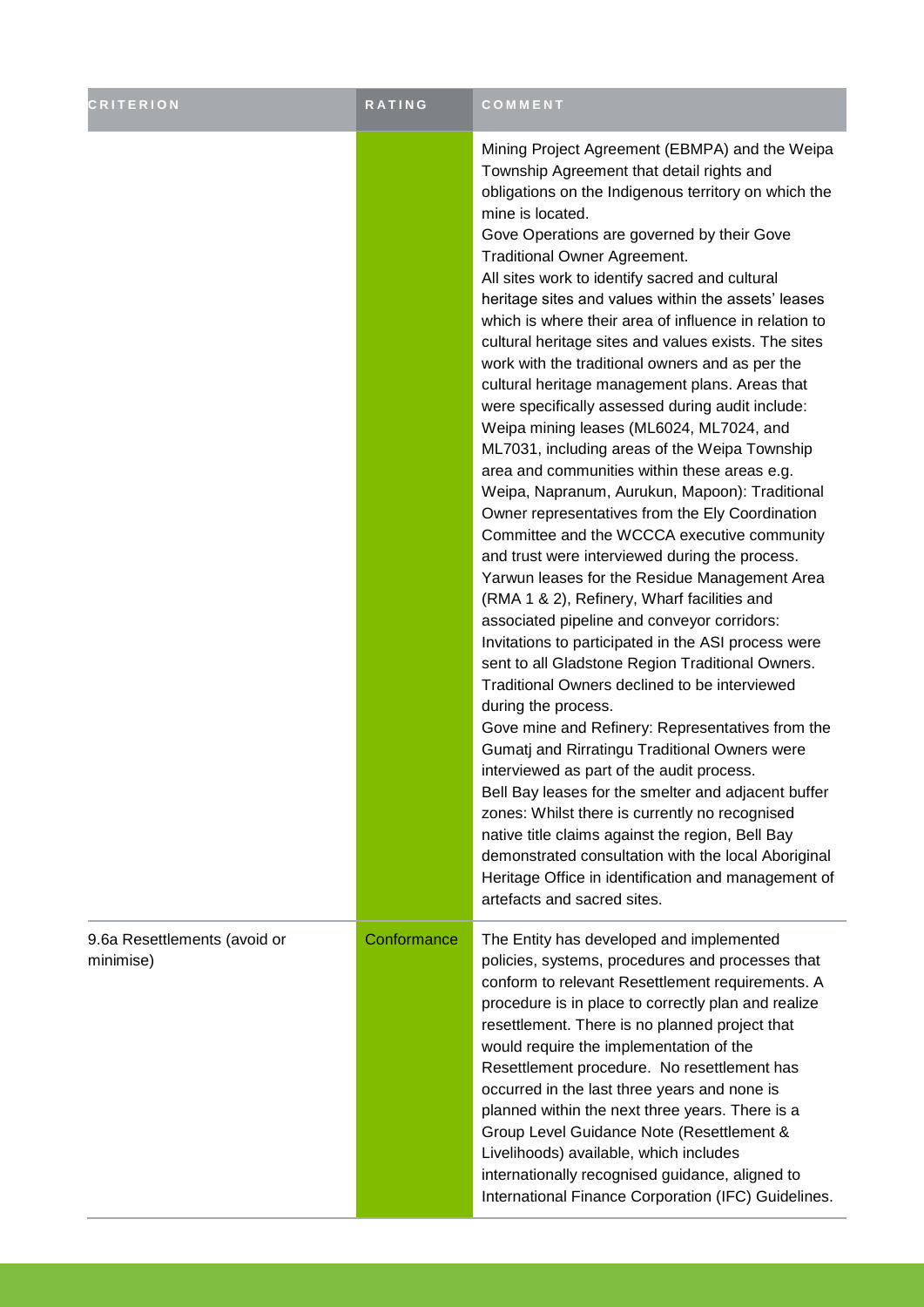| <b>CRITERION</b>                                 | RATING                   | COMMENT                                                                                                                                                                                                                                                                                                                                                                                                                                                                                                                                                                                                                                                                                                                                                                                                                                                                                                                                                                                                                                                                                                 |
|--------------------------------------------------|--------------------------|---------------------------------------------------------------------------------------------------------------------------------------------------------------------------------------------------------------------------------------------------------------------------------------------------------------------------------------------------------------------------------------------------------------------------------------------------------------------------------------------------------------------------------------------------------------------------------------------------------------------------------------------------------------------------------------------------------------------------------------------------------------------------------------------------------------------------------------------------------------------------------------------------------------------------------------------------------------------------------------------------------------------------------------------------------------------------------------------------------|
| 9.6b Resettlements (where<br>unavoidable)        | <b>Not</b><br>Applicable | As there is no actual, ongoing, planned project that<br>would require the implementation of the<br>Resettlement procedure, this element does not<br>apply.                                                                                                                                                                                                                                                                                                                                                                                                                                                                                                                                                                                                                                                                                                                                                                                                                                                                                                                                              |
| 9.7a Local Communities (rights and<br>interests) | Conformance              | The Entity has developed and implemented<br>policies, systems, procedures and processes that<br>conform to Local Communities requirements. All<br>sites have completed a social risk assessment and<br>stakeholder mapping process that includes needs<br>analysis. These form part of the site's<br>Communities and Social Performance Plans.                                                                                                                                                                                                                                                                                                                                                                                                                                                                                                                                                                                                                                                                                                                                                          |
| 9.7b Local Communities (impacts)                 | Conformance              | All sites have completed a stakeholder mapping<br>process, which considers influence and support, as<br>well as a needs analysis. Each site has also<br>completed a social risk assessment. The individual<br>site's engagement strategy is based on this<br>mapping process. The assessment includes<br>processes to establish ways for addressing adverse<br>impacts or concerns arising from stakeholder<br>meetings and forums. All sites participate in a<br>variety of forums and reference groups which are<br>used to engage with local communities and further<br>enhance the understanding of needs and provide<br>support as required. Examples include: the Bell Bay<br>Advanced Manufacturing Zone Committee;<br>Southland Chamber of Commerce visits; George<br>Town Future Impact group.                                                                                                                                                                                                                                                                                                 |
| 9.7c Local Communities (livelihoods)             | Conformance              | All sites have invested significantly in the local<br>community including facilities such as: child care;<br>leisure facilities; sponsoring local sporting events;<br>and other social investments. Various community<br>investment programs exist including: Here for<br>Gladstone; and the Weipa Liveability project. The<br>community investment programs have governance<br>boards who manage the programs. Focus groups<br>and regional surveys are conducted periodically to<br>determine the needs of the community. Programs<br>are developed to support the identified gaps or<br>improvement requirements for the benefit of the<br>community. For example, the Weipa Liveability<br>program utilised all of town surveys via online, face<br>to face and phone interviews. Confidential feedback<br>provided by employees at all locations indicated<br>that Rio Tinto is well viewed in the communities that<br>the sites are located in.<br>Significant efforts and investment have been made<br>by the sites to support local businesses and<br>communities during the Covid-19 pandemic. |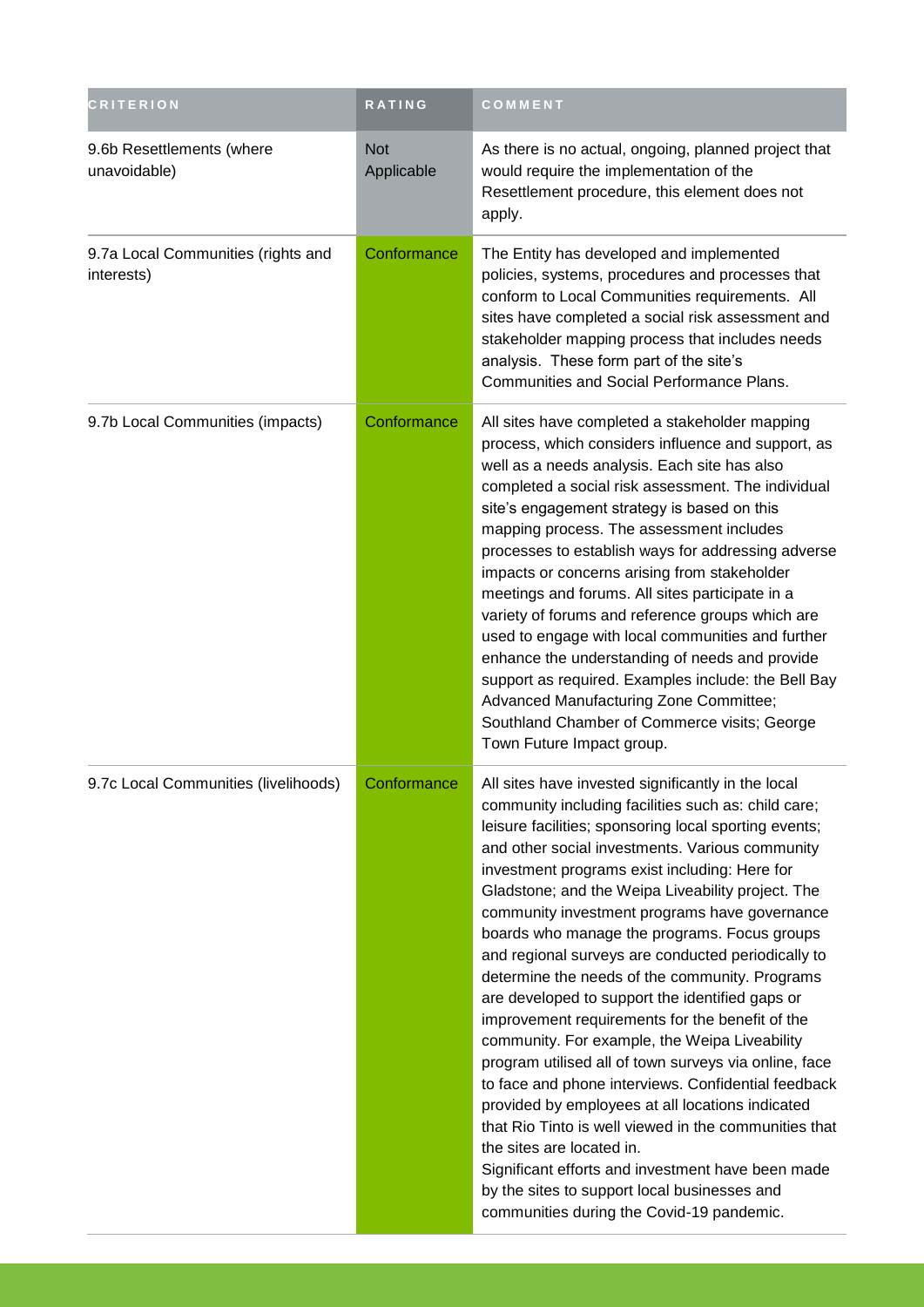| <b>CRITERION</b>                                                                                      | <b>RATING</b>            | COMMENT                                                                                                                                                                                                                                                                                                                                                                                                                                                                                                                                                                                                                                                                          |
|-------------------------------------------------------------------------------------------------------|--------------------------|----------------------------------------------------------------------------------------------------------------------------------------------------------------------------------------------------------------------------------------------------------------------------------------------------------------------------------------------------------------------------------------------------------------------------------------------------------------------------------------------------------------------------------------------------------------------------------------------------------------------------------------------------------------------------------|
| 9.8 Conflict-Affected and High-Risk<br>Areas                                                          | Conformance              | The Entity has developed and implemented<br>policies, systems, procedures and processes that<br>conform to the conflict-affected and high-risk areas<br>requirements. The Entity has performed security<br>risk assessments and management plans for each<br>of its locations. Australia and New Zealand are not<br>conflict affected or high risk areas. The Entity<br>follows the Rio Tinto Know your Supplier and Know<br>your Customer processes which are due diligence<br>checks that include high risk and conflict affected<br>area components.                                                                                                                          |
| 9.9 Security practice                                                                                 | Conformance              | The Entity has developed and implemented<br>policies, systems, procedures and processes that<br>conform to the security practice requirements. The<br>Entity has performed security risk assessments and<br>management plans for each of its sites. All<br>personnel involved in security, or who supervise<br>security personnel, have completed the Rio Tinto<br>Voluntary Principles on Security and Human Rights<br>(VPSHR) Training.                                                                                                                                                                                                                                        |
| PRINCIPLE 10 LABOUR RIGHTS                                                                            |                          |                                                                                                                                                                                                                                                                                                                                                                                                                                                                                                                                                                                                                                                                                  |
| 10.1a Freedom of Association and<br><b>Right to Collective Bargaining</b><br>(freedom of association) | Conformance              | The Entity has developed and implemented<br>policies, systems, procedures and processes that<br>conform to these Freedom of Association and Right<br>to Collective Bargaining requirements. Workers<br>have the freedom of association without<br>interference from the Entity. These rights are<br>enshrined in Australian and New Zealand laws.                                                                                                                                                                                                                                                                                                                                |
| 10.1b Freedom of Association and<br><b>Right to Collective Bargaining</b><br>(collective bargaining)  | Conformance              | At Gove and Bell Bay the Enterprise Bargaining<br>Agreement (EBA) defines the mechanisms for<br>consultation, communication and dispute<br>resolution. The conditions of employment, such as<br>wages, hours of work, conditions, grievance<br>procedures, and the rights and responsibilities of<br>each party are detailed in the Agreement. Regular<br>meetings between all parties are scheduled and<br>held to ensure good collaboration and faith.<br>Individuals not under EBAs have individual<br>employment agreements that follow the Rio Tinto<br>remuneration and performance framework. These<br>sites also have access to site process for union<br>entry to site. |
| 10.1c Freedom of Association and<br>Right to Collective Bargaining<br>(alternative means)             | <b>Not</b><br>Applicable | Rights of association and workers are supported by<br>the legislation. Australia & New Zealand laws do<br>not restrict the right to freedom of association and<br>collective bargaining. Refer New Zealand                                                                                                                                                                                                                                                                                                                                                                                                                                                                       |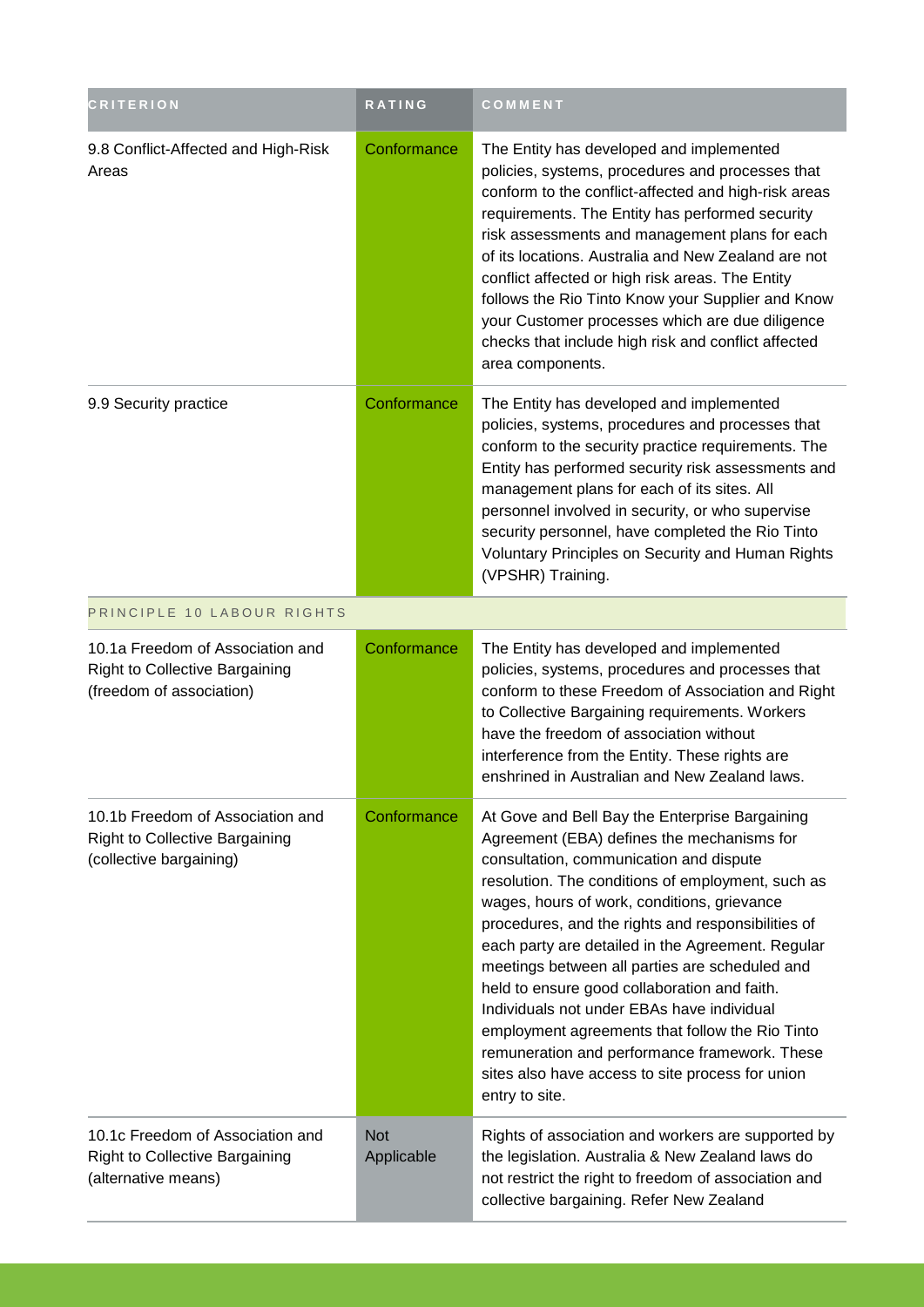| <b>CRITERION</b>                                  | <b>RATING</b> | COMMENT                                                                                                                                                                                                                                                                                                                                                                                                                                                                                                                                                                                                                                   |
|---------------------------------------------------|---------------|-------------------------------------------------------------------------------------------------------------------------------------------------------------------------------------------------------------------------------------------------------------------------------------------------------------------------------------------------------------------------------------------------------------------------------------------------------------------------------------------------------------------------------------------------------------------------------------------------------------------------------------------|
|                                                   |               | Employment Relations Act 2000 & Fair Work<br>Australia.                                                                                                                                                                                                                                                                                                                                                                                                                                                                                                                                                                                   |
| 10.2a Child Labour (minimum age)                  | Conformance   | Rio Tinto Human Rights Policy rejects any form of<br>slavery, forced or child labour. Staff and contractors<br>are trained in accordance with the Voluntary<br>Principles on Security and Human Rights. The<br>evidence shows that no children (under 18) are<br>currently employed.                                                                                                                                                                                                                                                                                                                                                      |
| 10.2b Child Labour (hazardous)                    | Conformance   | The Entity has developed and implemented<br>policies, systems, procedures and processes that<br>conform to these Child Labour requirements. Under<br>the Employment policy, Rio Tinto is committed to<br>not employ forced, bonded or child labour. Rio<br>Tinto's approach to human rights is based upon the<br>Universal Declaration of Human Rights and the UN<br>Guiding Principles on Business and Human Rights.<br>Hazardous Child Labour or any form of Child<br>Labour is banned. Rio Tinto has developed a risk<br>assessment which incorporates additional controls<br>to protect workers who are under-18 e.g.<br>apprentices. |
| 10.2c Child Labour (worst forms)                  | Conformance   | Hazardous Child Labour or any form of Child<br>Labour is banned within Rio Tinto. Policies,<br>procedures, training, awareness and rigorous<br>practices are deployed to ensure that none of the<br>in-scope operations will be subject to any form of<br>Child Labour. The Entity has an Ethics and<br>Integrity group that provides the framework for<br>compliance to this criterion.                                                                                                                                                                                                                                                  |
| 10.3a Forced Labour (human<br>trafficking)        | Conformance   | No evidence was identified which suggests that any<br>of the in-scope operations support any form of<br>human trafficking, related or not related to forced<br>labour. Policies and procedures are implemented<br>and followed to prevent these situations. This<br>prohibition is also supported through several<br>enforced regulations in Australia and New Zealand.                                                                                                                                                                                                                                                                   |
| 10.3b Forced Labour (deposits, fees,<br>advances) | Conformance   | The evidence shows that none of the in-scope<br>operations support any form of deposit, recruitment<br>fees through employment or recruitment, related or<br>not related to forced labour. Policies and<br>procedures are implemented and followed to<br>prevent these situations. These prohibitions are<br>also supported through several enforced<br>regulations in Australia and New Zealand.                                                                                                                                                                                                                                         |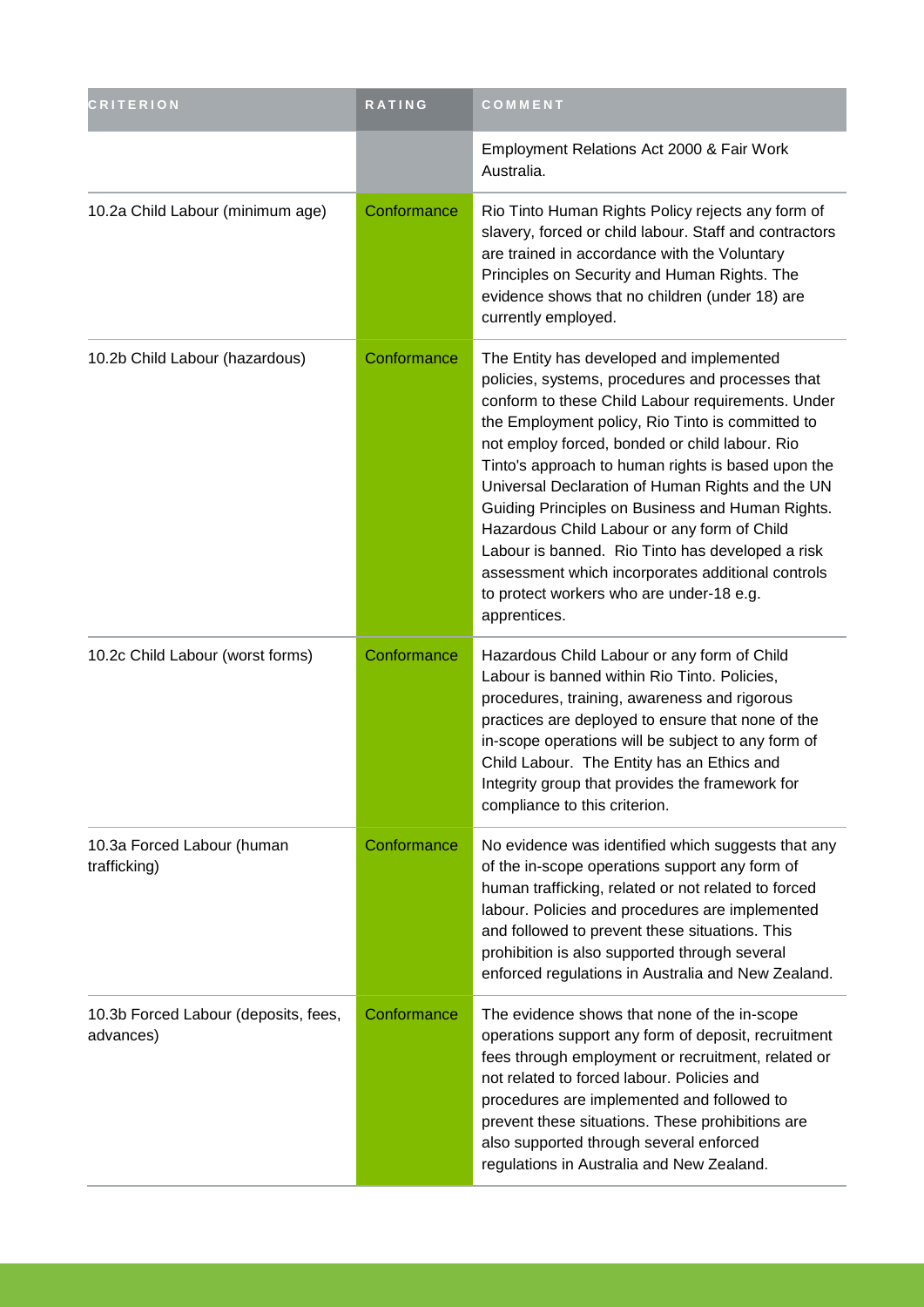| <b>CRITERION</b>                                                             | <b>RATING</b> | COMMENT                                                                                                                                                                                                                                                                                                                                                                                                                                                                                                                                                                                                                                                                                                                                                                                                                                                                                                      |
|------------------------------------------------------------------------------|---------------|--------------------------------------------------------------------------------------------------------------------------------------------------------------------------------------------------------------------------------------------------------------------------------------------------------------------------------------------------------------------------------------------------------------------------------------------------------------------------------------------------------------------------------------------------------------------------------------------------------------------------------------------------------------------------------------------------------------------------------------------------------------------------------------------------------------------------------------------------------------------------------------------------------------|
| 10.3c Forced Labour (migrant<br>workers)                                     | Conformance   | No evidence was observed which indicated any of<br>the in-scope operations support any form of deposit<br>or guarantee payments from migrant workers,<br>related or not related to forced labour. Policies and<br>procedures are implemented and followed to<br>prevent these situations. These prohibitions are<br>also supported through several enforced<br>regulations in Australia and New Zealand.                                                                                                                                                                                                                                                                                                                                                                                                                                                                                                     |
| 10.3d Forced Labour (debt bondage)                                           | Conformance   | The evidence shows that workers are not held in<br>debt bondage to pay off a debt, related or not<br>related to forced labour. Policies and procedures<br>are implemented and followed to prevent these<br>situations. These prohibitions are also supported<br>through several enforced regulations in Australia<br>and New Zealand.                                                                                                                                                                                                                                                                                                                                                                                                                                                                                                                                                                        |
| 10.3e Forced Labour (freedom of<br>movement)                                 | Conformance   | The evidence show that workers have freedom of<br>movement in the workplace or on the site, except<br>where health and safety precaution or training is<br>needed. Policies and procedures are implemented<br>and followed to respect freedom of movement.                                                                                                                                                                                                                                                                                                                                                                                                                                                                                                                                                                                                                                                   |
| 10.3f Forced Labour (retention of<br>identity papers, permits, certificates) | Conformance   | The evidence shows that none of the in-scope<br>operations keep original copies of workers' IDs,<br>work permits, travel documents or training<br>certificates.                                                                                                                                                                                                                                                                                                                                                                                                                                                                                                                                                                                                                                                                                                                                              |
| 10.3g Forced Labour (freedom to<br>terminate employment)                     | Conformance   | Workers can terminate their employment at any<br>time without penalty, given a notice of usually one<br>month. The mechanism of termination is defined in<br>the Enterprise Bargaining Agreement or employee<br>contracts.                                                                                                                                                                                                                                                                                                                                                                                                                                                                                                                                                                                                                                                                                   |
| 10.4 Non-Discrimination                                                      | Conformance   | Rio Tinto does not tolerate any form of<br>discrimination, sexual harassment, bullying,<br>vilification or victimisation. Any employee,<br>contractor or visitor breaching this policy may be<br>subject to disciplinary action up to the termination<br>of employment/contract. Staff members are trained<br>to monitor the workplace for ensuring appropriate<br>conduct and standards are upheld at all times in<br>accordance with relevant anti-discrimination<br>policies and procedures. All in-scope operations<br>support the values of workforce diversity and do not<br>discriminate unfairly on grounds of age, race, ethnic<br>or national origin, language, gender, sexual<br>orientation, political beliefs, religion or disability. All<br>in-scope operations have adopted the Flexible<br>Working Arrangements Policy to make flexible<br>working arrangements available for employees. In |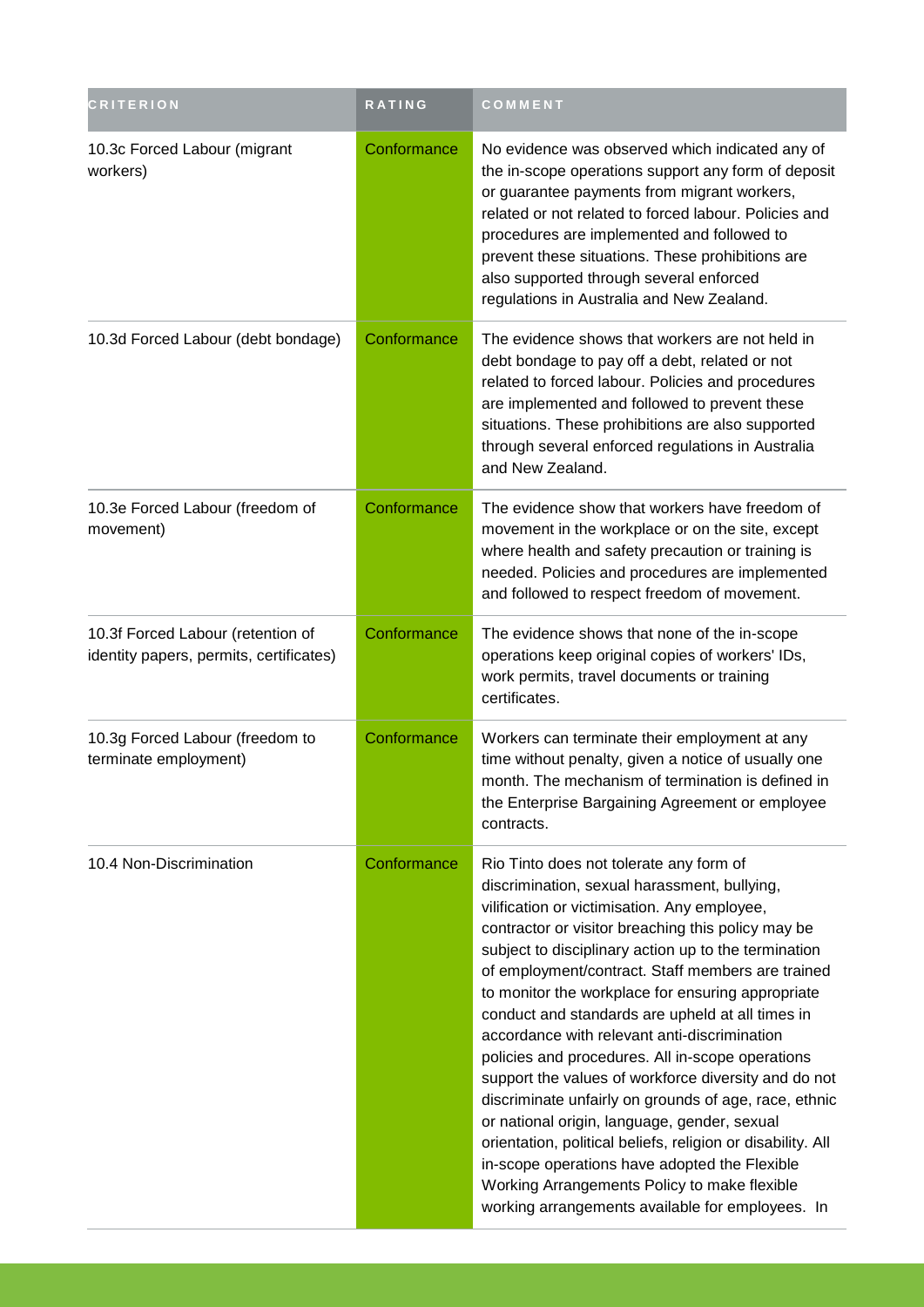| <b>CRITERION</b>                     | <b>RATING</b> | COMMENT                                                                                                                                                                                                                                                                                                                                                                                                                                                                                                                                                                                                                                                                                                                                                                                                                                                                                                                                                                                                                                                                                                                                                                                                                                                                                                                                                                                                                                                                                                           |
|--------------------------------------|---------------|-------------------------------------------------------------------------------------------------------------------------------------------------------------------------------------------------------------------------------------------------------------------------------------------------------------------------------------------------------------------------------------------------------------------------------------------------------------------------------------------------------------------------------------------------------------------------------------------------------------------------------------------------------------------------------------------------------------------------------------------------------------------------------------------------------------------------------------------------------------------------------------------------------------------------------------------------------------------------------------------------------------------------------------------------------------------------------------------------------------------------------------------------------------------------------------------------------------------------------------------------------------------------------------------------------------------------------------------------------------------------------------------------------------------------------------------------------------------------------------------------------------------|
|                                      |               | the event that cases of discrimination are identified,<br>the Human Resources department is the primary<br>contact for providing advice and receiving<br>complaints or concerns related to discrimination.<br>They are supported by the Ethics and Integrity<br>Group who provide the 'whistle blower' mechanism<br>"Speak-out / Talk to Peggy" which provides an<br>avenue for individuals who chose to share their<br>concerns relative to alleged wrongdoing<br>anonymously and confidentially.                                                                                                                                                                                                                                                                                                                                                                                                                                                                                                                                                                                                                                                                                                                                                                                                                                                                                                                                                                                                                |
| 10.5 Communication and<br>engagement | Conformance   | The Entity has developed and implemented<br>policies, systems, procedures and processes that<br>conform to the communication and engagement<br>requirements. The Entity has several means of<br>communication to ensure open communication with<br>workers and their representatives (e.g. unions,<br>delegates), regarding working conditions and any<br>problems related to the workplace. Based on the<br>objective evidence provided, the following<br>conclusions can be made with regard to open<br>communication and direct engagement with<br>Workers and their representatives regarding<br>working conditions and resolution of workplace and<br>compensation issues, without threat of reprisal,<br>intimidation or harassment:<br>All sites complete a People Survey twice a<br>year with results published and on-site<br>strategies relating to people managed<br>influenced by the outcome of the surveys.<br>Gove and Bell Bay's Enterprise Bargaining<br>Agreement contains consultation<br>obligations, which the business must meet<br>or to effect change;<br>Union Agreement and syndicate meeting<br>$\overline{\phantom{a}}$<br>are in place as further communication<br>pathway for workers;<br>All in-scope sites utilise the anonymous<br>'Talk to Peggy'/'Speak Out' system. These<br>sites employ Rio Tinto's formal<br>mechanisms to avoid recriminations<br>against whistle-blowers, and Fair<br>Treatment policies allowing employees'<br>grievances to be heard without reprisal. |
| 10.6 Disciplinary practices          | Conformance   | The Entity has developed and implemented<br>policies, systems, procedures and processes that<br>conform to the disciplinary practices requirements.<br>The Entity has policies and laws in place to avoid<br>unreasonable practices in the workplace to apply<br>disciplinary measures.                                                                                                                                                                                                                                                                                                                                                                                                                                                                                                                                                                                                                                                                                                                                                                                                                                                                                                                                                                                                                                                                                                                                                                                                                           |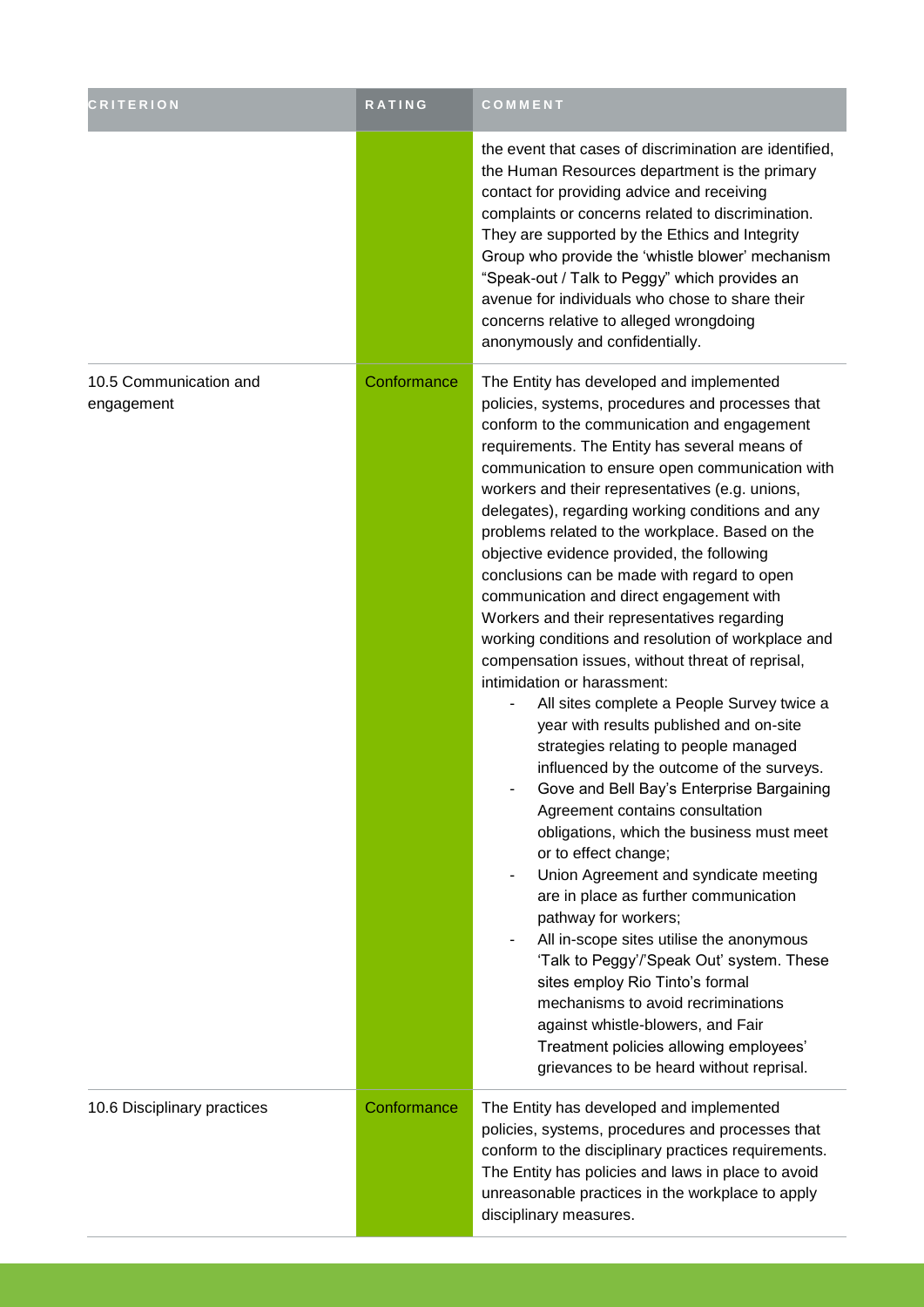| <b>CRITERION</b>                                                                        | <b>RATING</b> | COMMENT                                                                                                                                                                                                                                                                                                                                                                                                                                                                                                                                                                                                                                                                                                                                                                                                 |
|-----------------------------------------------------------------------------------------|---------------|---------------------------------------------------------------------------------------------------------------------------------------------------------------------------------------------------------------------------------------------------------------------------------------------------------------------------------------------------------------------------------------------------------------------------------------------------------------------------------------------------------------------------------------------------------------------------------------------------------------------------------------------------------------------------------------------------------------------------------------------------------------------------------------------------------|
| 10.7a Remuneration (living wage)                                                        | Conformance   | The Entity has developed and implemented<br>policies, systems, procedures and processes that<br>conform to the Remuneration requirements.<br>Several policies, Processes and Procedures<br>support the wages and benefits of workers.                                                                                                                                                                                                                                                                                                                                                                                                                                                                                                                                                                   |
| 10.7b Remuneration (method of<br>payment)                                               | Conformance   | The Entity has developed and implemented<br>policies, systems, procedures and processes that<br>conform to these Remuneration requirements.<br>Policies and laws are in place to avoid payments<br>being delayed, deferred or withheld.                                                                                                                                                                                                                                                                                                                                                                                                                                                                                                                                                                 |
| 10.8 Working Time                                                                       | Conformance   | The Entity has developed and implemented<br>policies, systems, procedures and processes that<br>conform to the working time requirements.<br>Applicable laws and collective agreements provide<br>the framework to ensure that workers are not<br>forced to work beyond the number of hours<br>allowed.                                                                                                                                                                                                                                                                                                                                                                                                                                                                                                 |
| PRINCIPLE 11 OCCUPATIONAL HEALTH AND SAFETY                                             |               |                                                                                                                                                                                                                                                                                                                                                                                                                                                                                                                                                                                                                                                                                                                                                                                                         |
| 11.1a Occupational Health and<br>Safety (OH&S) Policy (policy)                          | Conformance   | The Entity has an integrated Health, Safety,<br>Environment and Communities Policy (HSEC) that<br>is supported by developed and implemented<br>systems, procedures and processes that conform<br>to the occupational health and safety policies<br>requirements. The Entity has endorsement and<br>support from senior management of the HSEC<br>policy. Senior management supports through<br>provision of resources and regularly reviews the<br>Policy. The Entity communicates policies internally<br>and externally which conforms to the requirement<br>of this criterion. The policy is publicly available via<br>the Rio Tinto website and can be found by<br>searching for "HSEC Policy" at:<br>https://www.riotinto.com/sustainability/policies<br>English and French versions are available. |
| 11.1b Occupational Health and<br>Safety (OH&S) Policy (workers and<br>visitors)         | Conformance   | The Entity has an integrated Health, Safety,<br>Environment and Communities Policy that is<br>supported by developed and implemented systems,<br>procedures and processes that conform to the<br>occupational health and safety policies<br>requirements. The Entity's HSEC policy is easily<br>available to workers through a variety of<br>mechanisms and is communicated to visitors and<br>contractors through induction processes.                                                                                                                                                                                                                                                                                                                                                                 |
| 11.1c Occupational Health and<br>Safety (OH&S) Policy (applicable law<br>and standards) | Conformance   | The HSEC Policy includes a commitment to<br>compliance with applicable law on workers' health<br>and safety.                                                                                                                                                                                                                                                                                                                                                                                                                                                                                                                                                                                                                                                                                            |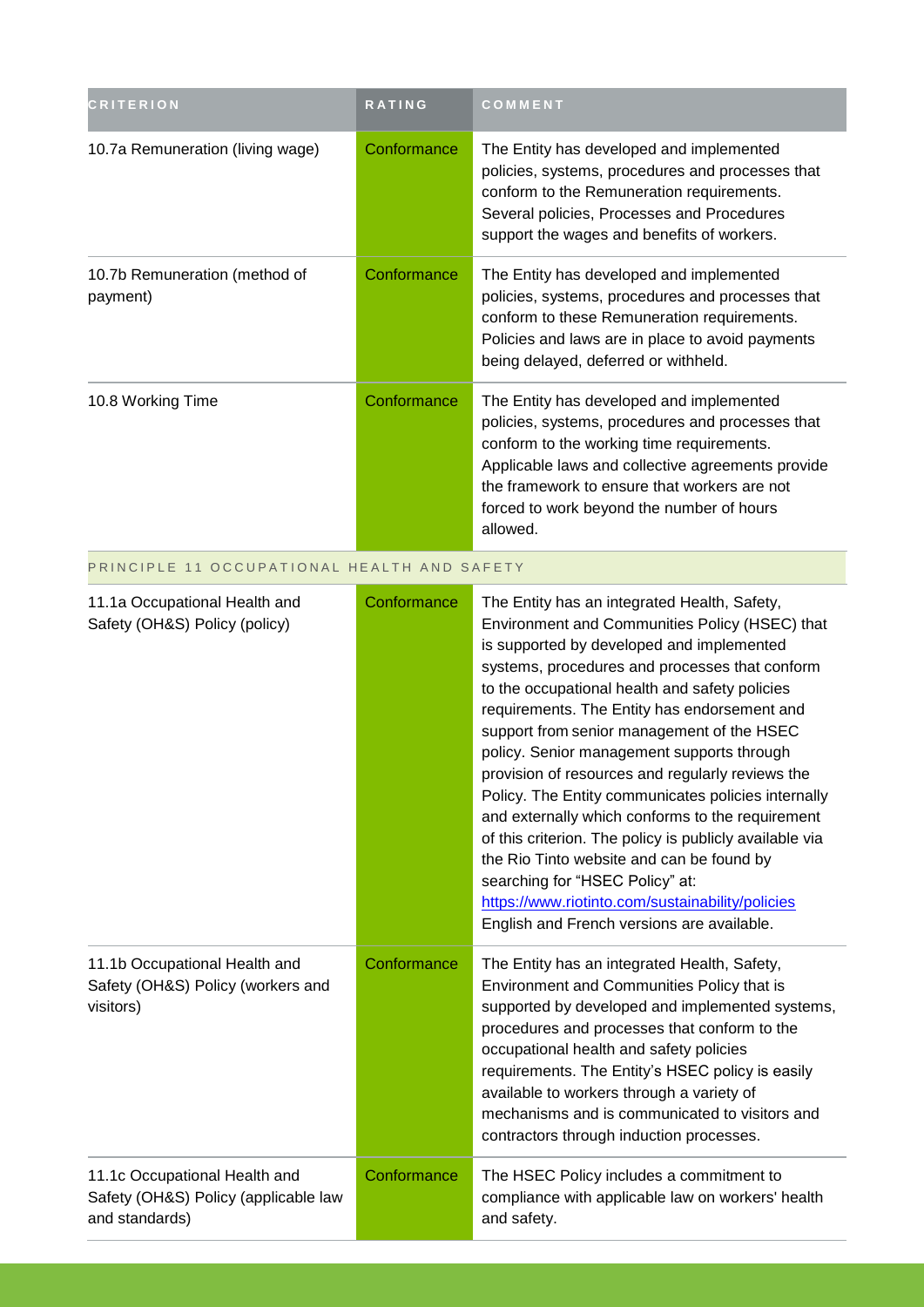| <b>CRITERION</b>                                                                     | RATING      | COMMENT                                                                                                                                                                                                                                                                                                                                                                                                                                                                                                                                                                                                                                                                                                                                                                                                                                                                                                                                                      |
|--------------------------------------------------------------------------------------|-------------|--------------------------------------------------------------------------------------------------------------------------------------------------------------------------------------------------------------------------------------------------------------------------------------------------------------------------------------------------------------------------------------------------------------------------------------------------------------------------------------------------------------------------------------------------------------------------------------------------------------------------------------------------------------------------------------------------------------------------------------------------------------------------------------------------------------------------------------------------------------------------------------------------------------------------------------------------------------|
| 11.1d Occupational Health and<br>Safety (OH&S) Policy (right to stop<br>unsafe work) | Conformance | The Entity's Health, Safety, Environment and<br>Community (HSEC) Policy refers to the right of<br>workers to understand the hazards and the safe<br>practices for their work, and also includes the duty<br>to refuse or stop any unsafe work. The Rio Tinto<br>document "The Way we work" is a set of principles<br>which explains and supports the application of the<br>HSEC Policy. The document clearly states the right<br>of workers to understand the hazards and execute<br>safe practices for their work. It also includes the<br>duty and right for workers to refuse or stop any<br>unsafe work.                                                                                                                                                                                                                                                                                                                                                 |
| 11.2 OH&S Management System                                                          | Conformance | The Entity has developed and implemented health<br>and safety policies, systems, procedures and<br>processes that conform to the Rio Tinto<br>Management System requirements. The Entity's<br>OH&S Management System is well implemented,<br>monitored and maintained, including evidence of<br>internal Business Conformance Audits of the sites<br>against the requirements of the Management<br>System Standard. Bell Bay's health and safety<br>management system has been AS/NZS4801<br>certified from an accredited certification body.                                                                                                                                                                                                                                                                                                                                                                                                                |
| 11.3 Employee engagement on<br>health and safety                                     | Conformance | The Entity has developed and implemented<br>policies, systems, procedures and processes that<br>conform to the employee engagement on health<br>and safety requirements. All sites utilise a shift<br>start team meeting (lean/toolbox). Built into the<br>program is 3-2-1 coaching which includes<br>Management, Superintendent, Team Leader,<br>Employee/Contractor attendance at the meetings.<br>This provides a mechanism for workers to raise<br>issues with various levels of management on a<br>daily basis. The program enables workers to assist<br>in the resolution of issues. NZAS & Bell Bay call<br>this program "Leading for Safety". Gove, Weipa,<br>Yarwun and Bell Bay also have active site HSE<br>Committees consisting of representation from<br>workers, management and HSE personnel.<br>Additional HSE committees/forums for individual<br>work groups/topics are formed as required and/or<br>as requested by the HSE Committees. |
| 11.4 OH&S performance                                                                | Conformance | The Entity has developed and implemented<br>policies, systems, procedures and processes that<br>conform to the OH&S performance requirements.<br>The Entity's OH&S performance indicators are<br>continuously tracked and reported (on a monthly<br>basis) to the site General Manager, Pacific                                                                                                                                                                                                                                                                                                                                                                                                                                                                                                                                                                                                                                                              |